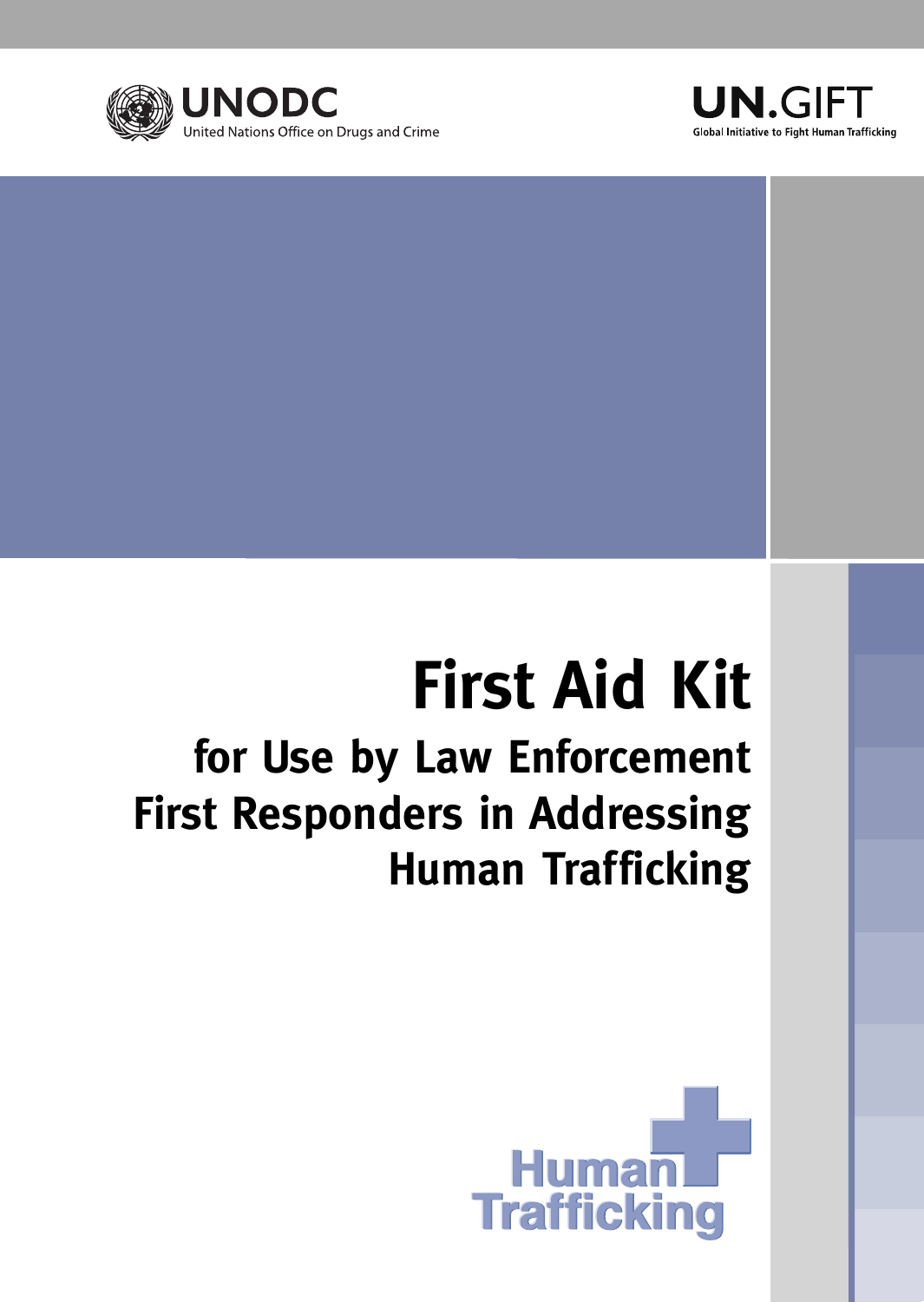This publication would not have been possible without the support and input of the following experts: Alero Felicia Abdulkadir, Nigeria; Paolo Abrate, Italy; Florrie Burke, United States of America; Anette Keloneva, Organization for Security and Cooperation in Europe; Peter Lokaji Kivuyo, United Republic of Tanzania; Christian Martens, Belgium; Dave Newton, United Kingdom of Great Britain and Northern Ireland; Evelyn Probst, Austria; Victor Manuel Rodriguez Rescia, Costa Rica; Immanuel Fernandos Sam, Zimbabwe; Brigitte Stevkovski, International Centre for Migration Policy Development; and Yolanda Tanigue and Yones Tanigue, Philippines. Also essential was the work of Silke Albert, Marika McAdam, Shadrach Haruna, Josephine Murphy, Riikka Puttonen, Kerstin Uebel and other experts from the United Nations Office on Drugs and Crime (UNODC).

This publication is the product of an expert group initiative of the Global Initiative to Fight Human Trafficking (UN.GIFT). UNODC would like to thank UN.GIFT for its support.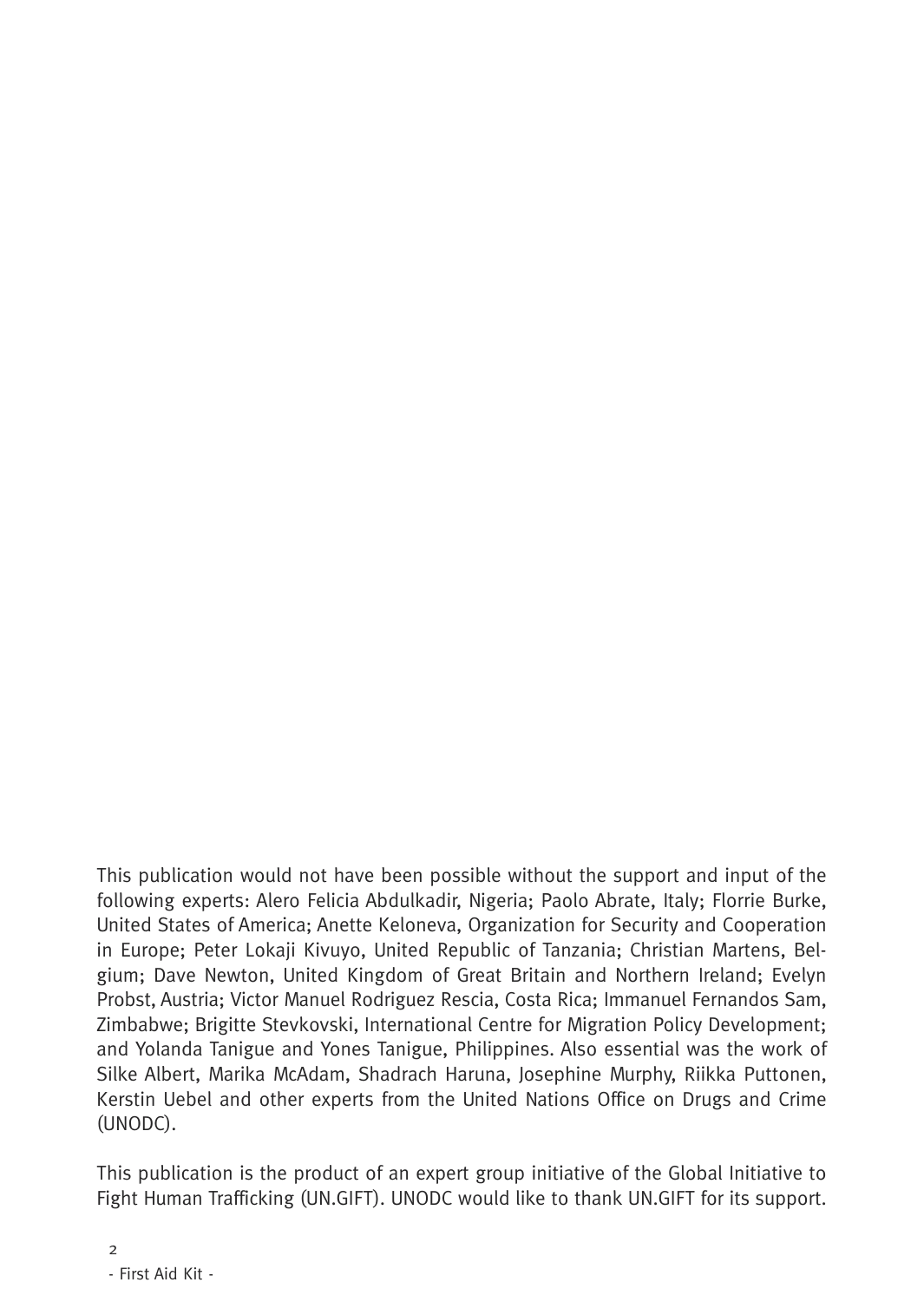# **Contents**

#### **BASICS**

- Introduction
- What is human trafficking?
- Human trafficking or migrant smuggling?

#### **CRIME SCENE PROCEDURES**

- Human trafficking crime scenes
- Identifying human trafficking: finding clues

#### **INITIAL INVESTIGATION**

- Initial actions
- Crucial steps and considerations

#### **VICTIM REACTIONS**

• Anticipating victim behaviour

#### **CHILD VICTIMS**

• Basic considerations

### **DOS AND DON'TS**

• General principles and specific advice

#### **IMPORTANT CONTACTS**

• Referral of cases and victims: important local contact points

#### **ADDITIONAL INFORMATION**

- Examples of possible settings
- International legal definitions of trafficking in persons and smuggling of migrants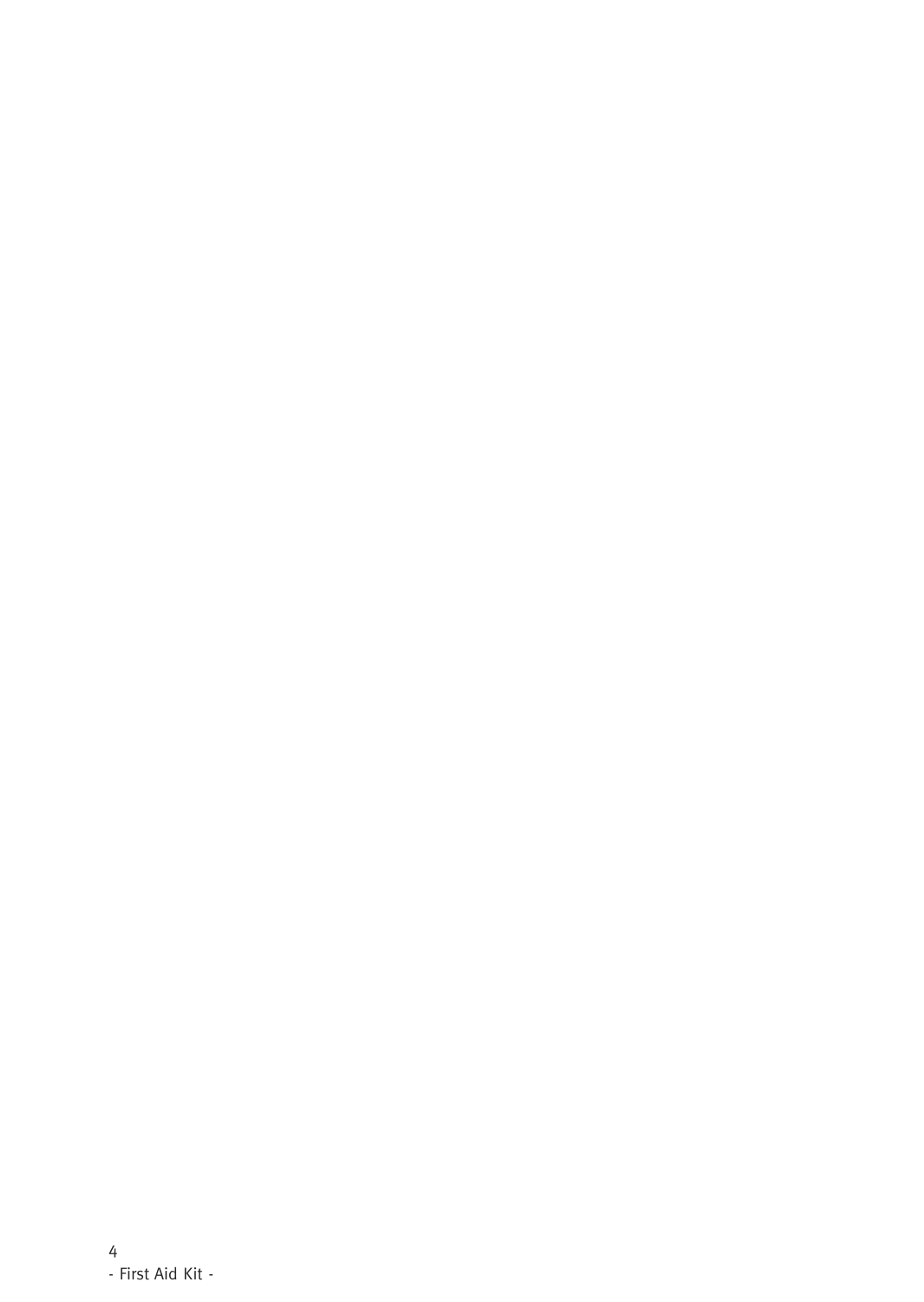# **THE BASICS Introduction**

### **What is the purpose of the First Aid Kit?**

In a medical context, first aid is the kind of emergency care given to an injured or ill person before treatment by specifically trained medical personnel becomes available. People providing first aid take first steps to identify problems and to stabilize and prepare patients for further treatment by experts.

Law enforcement first responders fighting human trafficking carry out similar functions. They take first steps:

- To identify human trafficking
- To stabilize and control the human trafficking situation
- To prepare victims and pass information on to investigators

Those providing medical first aid need to know how to instantly and temporarily treat injuries and illnesses. Similarly, law enforcement officers providing first aid need to know how to instantly and temporarily deal with crimes and incidents.

The kind of emergency treatment that law enforcement officers provide in cases of human trafficking is similar to that provided in other criminal cases, but there are some important aspects specific to human trafficking that officers need to know about. This kit provides the necessary information to allow officers to take the vital first steps to protect the victims and catch the criminals involved.

### **Who is the First Aid Kit for?**

This First Aid Kit is intended for use by the following:

- Police officers patrolling on foot or by some means of transport (e.g. in vehicles)
- Members of an authorized auxiliary or of a part-time or militia law enforcement service
- Border guards and immigration or customs officers
- Persons enforcing regulations regarding, for example, alcohol and tobacco licensing and other health and safety issues
- Members of the military with a law enforcement role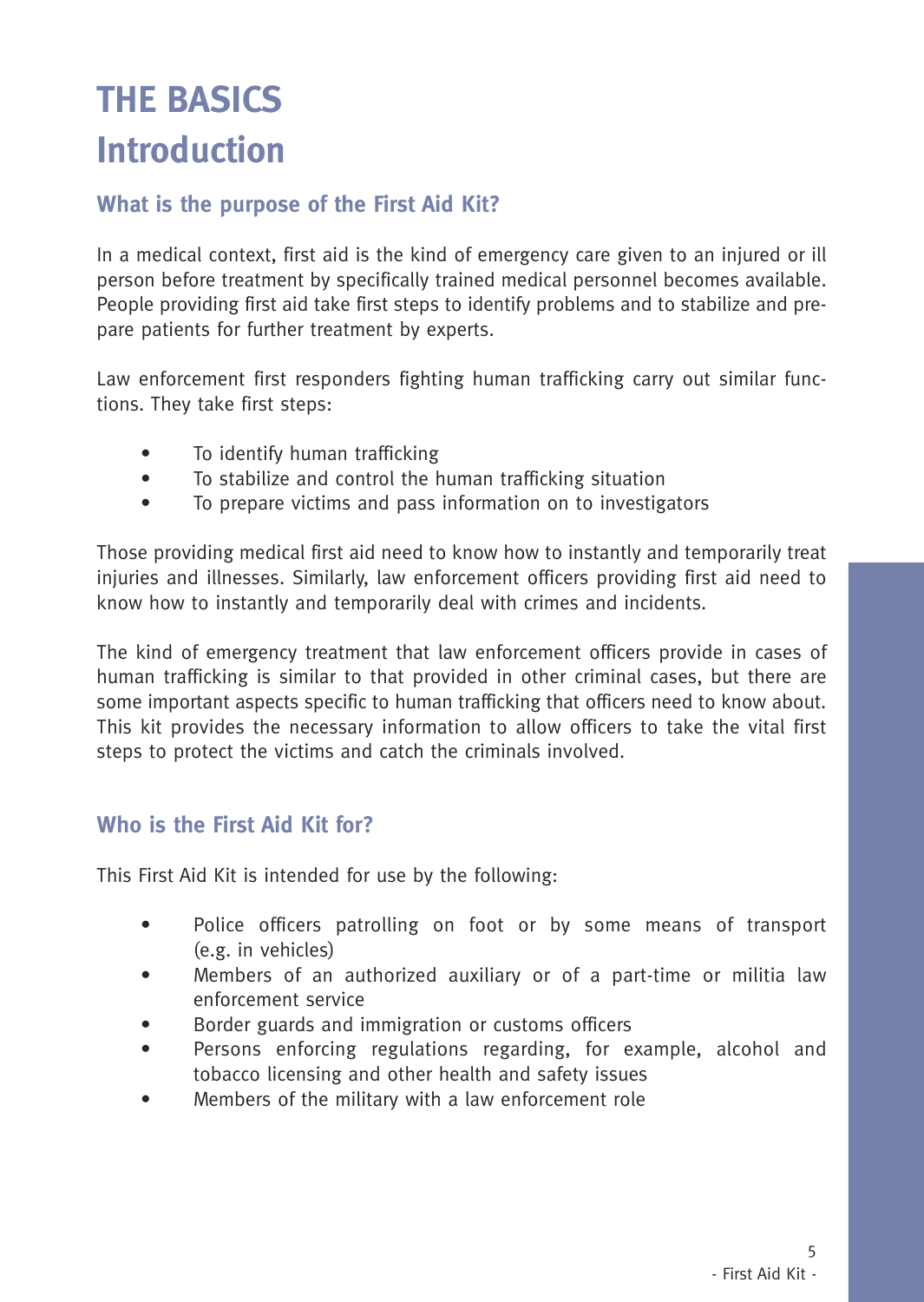### **How should the First Aid Kit be used?**

The First Aid Kit should provide an easy-to-use source of information on how law enforcement first responders should deal with human trafficking cases. It should not be used as a substitute for in-depth and specialized training in responding to trafficking in persons and in carrying out thorough investigations of human trafficking cases.

The First Aid Kit does not contain advice on the performance of regular law enforcement duties linked to the specific tasks involved in countering trafficking in persons. It has been prepared on the assumption that its users are familiar with national and local laws and directives governing general law enforcement tasks and duties.

For further information on human trafficking, including training, awareness-raising and other material developed by Governments, international organizations and local organizations, go to www.unodc.org/unodc/en/human-trafficking/index.html or www.ungift.org.

# **Human trafficking is a global concern. No matter how small your role as a first responder, you are part of a global effort to fight human trafficking.**



### **A note on terminology:**

- Human trafficking = trafficking in human beings = trafficking in persons
- People smuggling = human smuggling = migrant smuggling = smuggling of migrants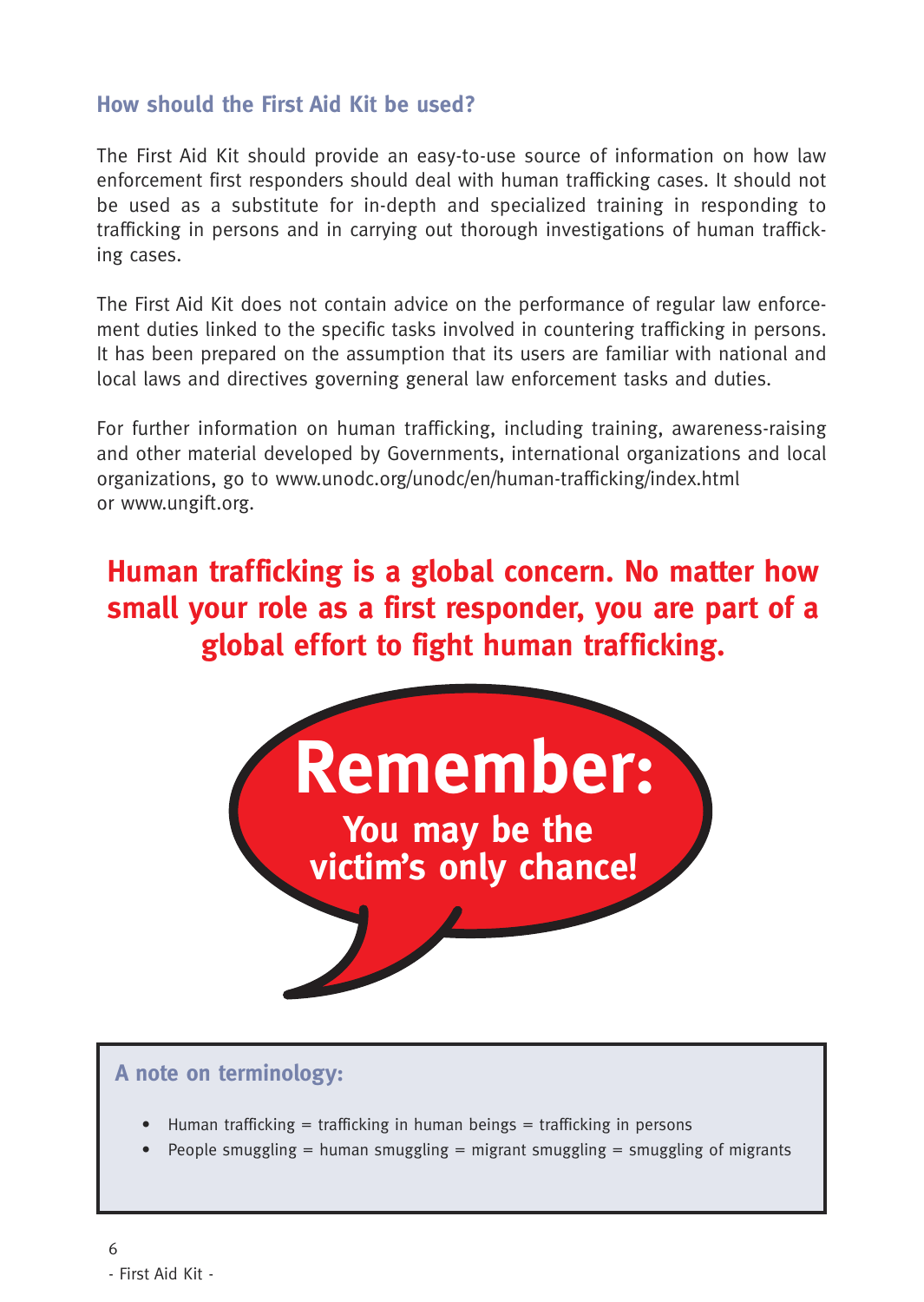# **What is human trafficking?**

Human trafficking is often referred to as modern-day slavery. More precisely, human trafficking involves the act of recruiting, transporting, transferring, harbouring or receiving a person by threatening or using force or other forms of coercion, deception or other means, for the purpose of exploitation. To put it simply, a person is trafficked if she or he is forced or tricked into a situation in which he or she is exploited.<sup>1</sup>

Child trafficking differs from human trafficking in that no force or deception needs to take place in order to prove that a child has been trafficked. This difference is based on the fact that a child is considered incapable of taking an informed decision.

Human trafficking usually consists of three stages. In the first stage, the victims are recruited; in the second, they are transported; and in the third, they are exploited.

At the recruitment stage, criminals use many methods to force or trick people into being trafficked. In some cases, the people are abducted and assaulted. In other cases, however, the people are offered good jobs and attractive opportunities that do not actually exist or that force them into exploitative labour and living conditions.

At the transportation stage, victims may be moved by land, sea and/or air, openly or covertly, in groups or alone, using public or private means of transportation. People can be trafficked across legal or illegal border crossings, or, in cases when persons are trafficked inside the borders of a country no border crossing at all.

At the exploitation stage, victims may be obliged to do any of the following:

- Have sex or be sexually assaulted
- Work in places such as factories, restaurants, farms, plantations, mines or homes (as domestic helpers), without the right to rest or the option to leave
- Have an organ removed
- Beg, sell illegal drugs or fight as child soldiers
- Get married

The initial consent of an adult to perform a certain kind of work or perform a certain kind of service is rendered meaningless if the person has been forced or tricked into an exploitative situation.

One form of exploitation does not necessarily exclude another: a victim can be trafficked for labour exploitation and, at the same time, be sexually exploited.

Anyone knowingly involved in any stage of the trafficking process is a trafficker and is guilty of a crime.

<sup>1</sup> For the full definition of human trafficking contained in the Protocol to Prevent, Suppress and Punish Trafficking in Persons, Especially Women and Children, supplementing the United Nations Convention against Transnational Organized Crime (General Assembly resolution 55/25, annex II), see ADDITIONAL INFORMATION.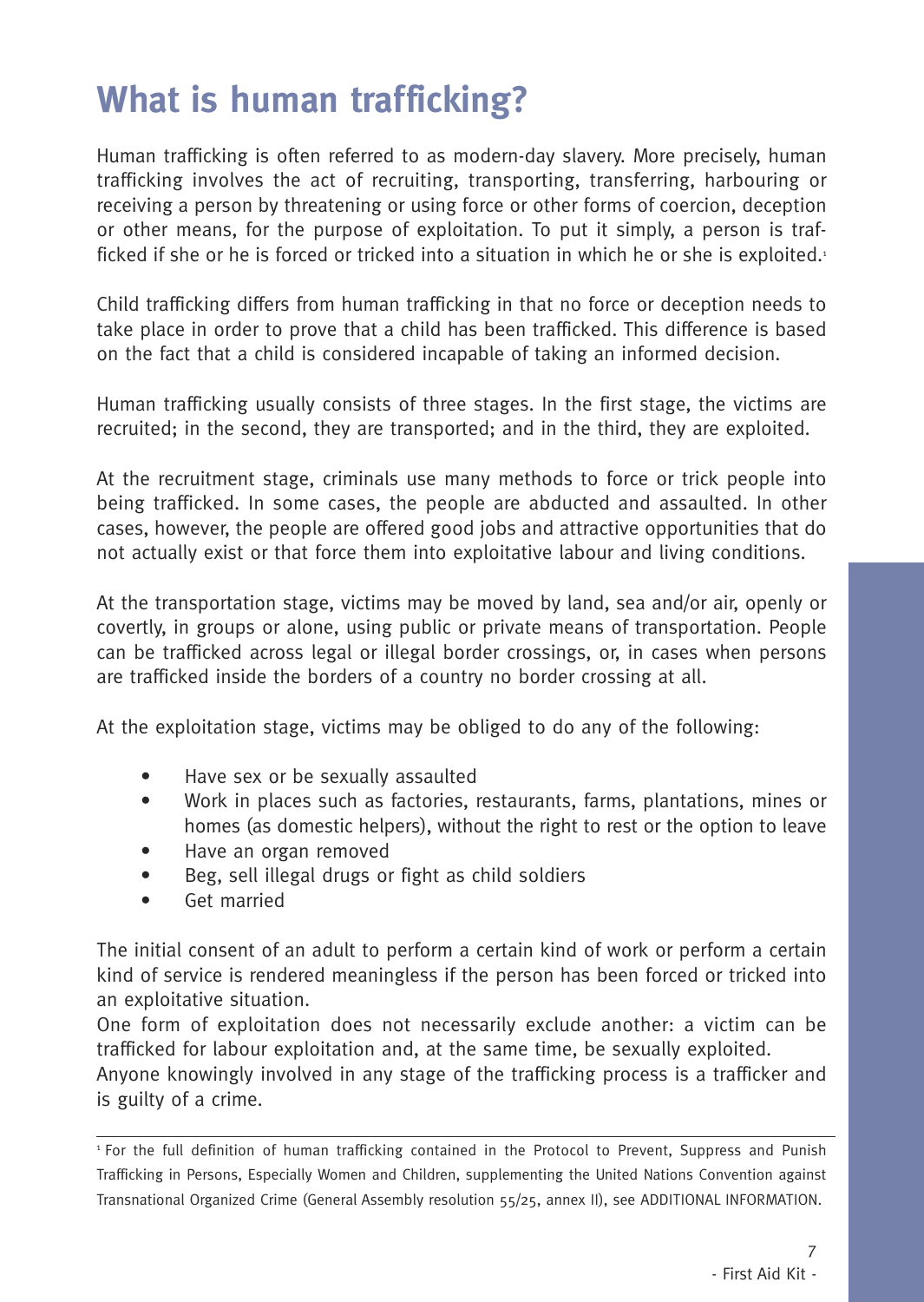### **How are victims controlled?**

Although victims of trafficking are controlled at all times by the traffickers, the methods of control may change over time and include:

- **Withholding documents.** Documents and money may be taken from victims under the pretence of keeping them safe or of using them to obtain visas.
- **Using violence and restricting movement.** A variety of methods are used to restrain victims, including incarceration and drugging.
- **Threatening victims and their loved ones.** Traffickers sometimes threaten victims, for example, with telling their families and/or communities that the victims agreed to engage in shameful forms of labour or with telling the authorities that the victims have no documents.
- **Enforcing debt bondage.** Victims are deceived into thinking that they will be able to pay for their travel and work arrangements after they have arrived at their destination and are then never put in a position to be able to do so.

### **Who are the victims?**

It is impossible to describe a typical victim of human trafficking.

Victims are children as well as adults, male as well as female, illiterate as well as educated, able-bodied as well as disabled. They have different origins and ethnic backgrounds. They have different tempers. Men may be trafficked for sexual exploitation, women may be trafficked for labour and children may be exploited as petty criminals.

Most victims, however, are people who had hopes, be it for a better life or to make money for their families, and whose hopes were ultimately crushed. A certain vulnerability may characterize many people who become trafficked, either because of age, poverty, harsh living conditions, lack of opportunities or family pressure.

Ask yourself questions such as: "When or under which circumstances would I leave my town, my country or an environment familiar to me?" or "At what point would I become vulnerable?"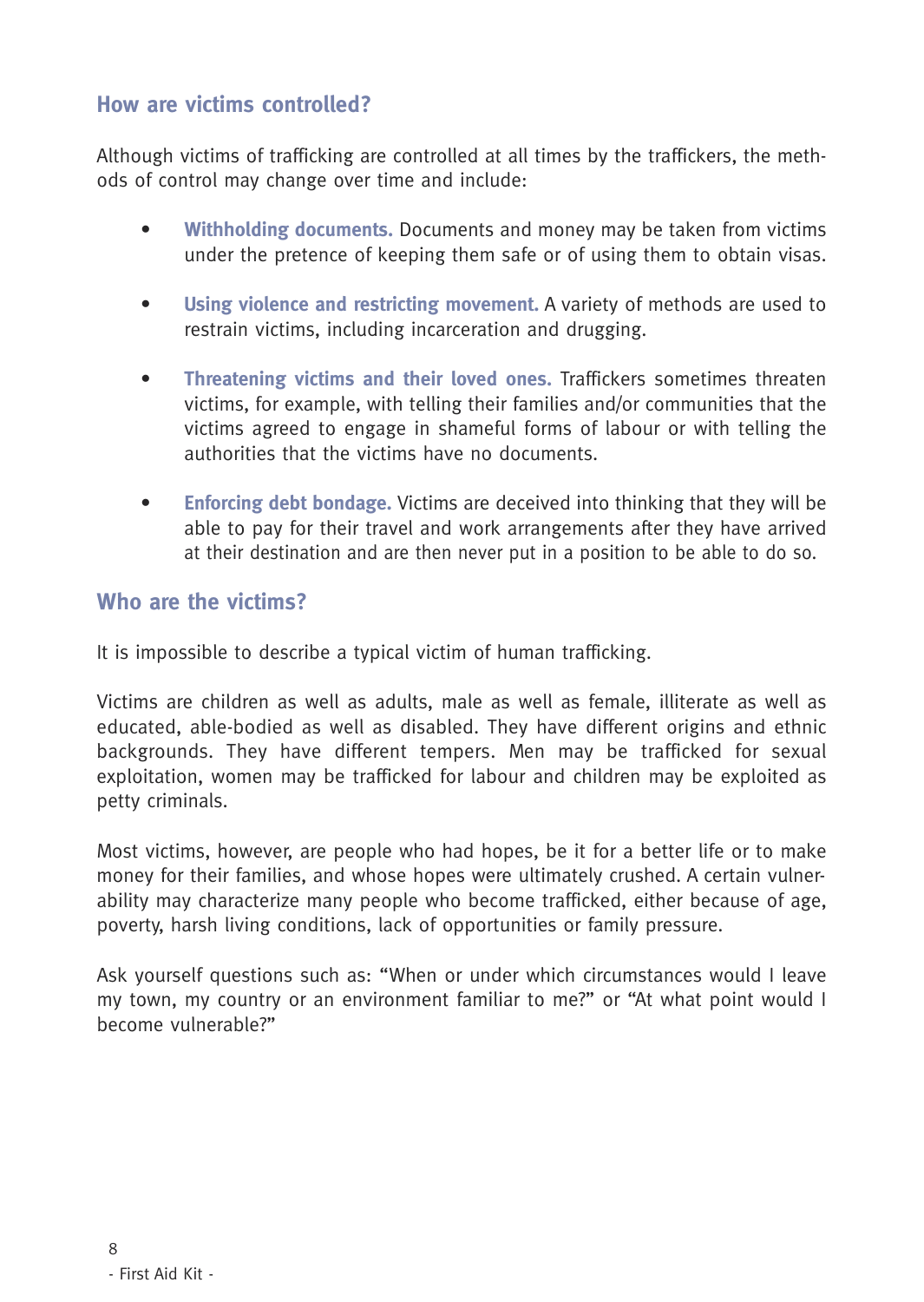### **Who are the traffickers?**

The traffickers, like their victims, do not fit into any one category.

Traffickers may be male or female, they may act within a criminal group or individually, and they may have very different backgrounds (nationality, education etc.). Some may even be people whom their victims trust, such as relatives and acquaintances.

#### **Legislation against human trafficking**

Legislation against human trafficking varies around the world. In many jurisdictions, laws on human trafficking exist, but in others they do not. If there are no such laws in your country, you can still take action using other laws. For example, you may be able to make use of laws that criminalize the following:

- 
- Rape Cruel, inhuman or degrading treatment
- Assault Torture
- Fraud Debt bondage
- Abduction Involuntary servitude
- Forced labour Withholding of documents
- Unlawful confinement Immigration offences

Always check your national legislation.

Legislation relating to human trafficking in your country

(e.g. in penal code, law on aliens, special human trafficking law, labour law, child rights act, etc.)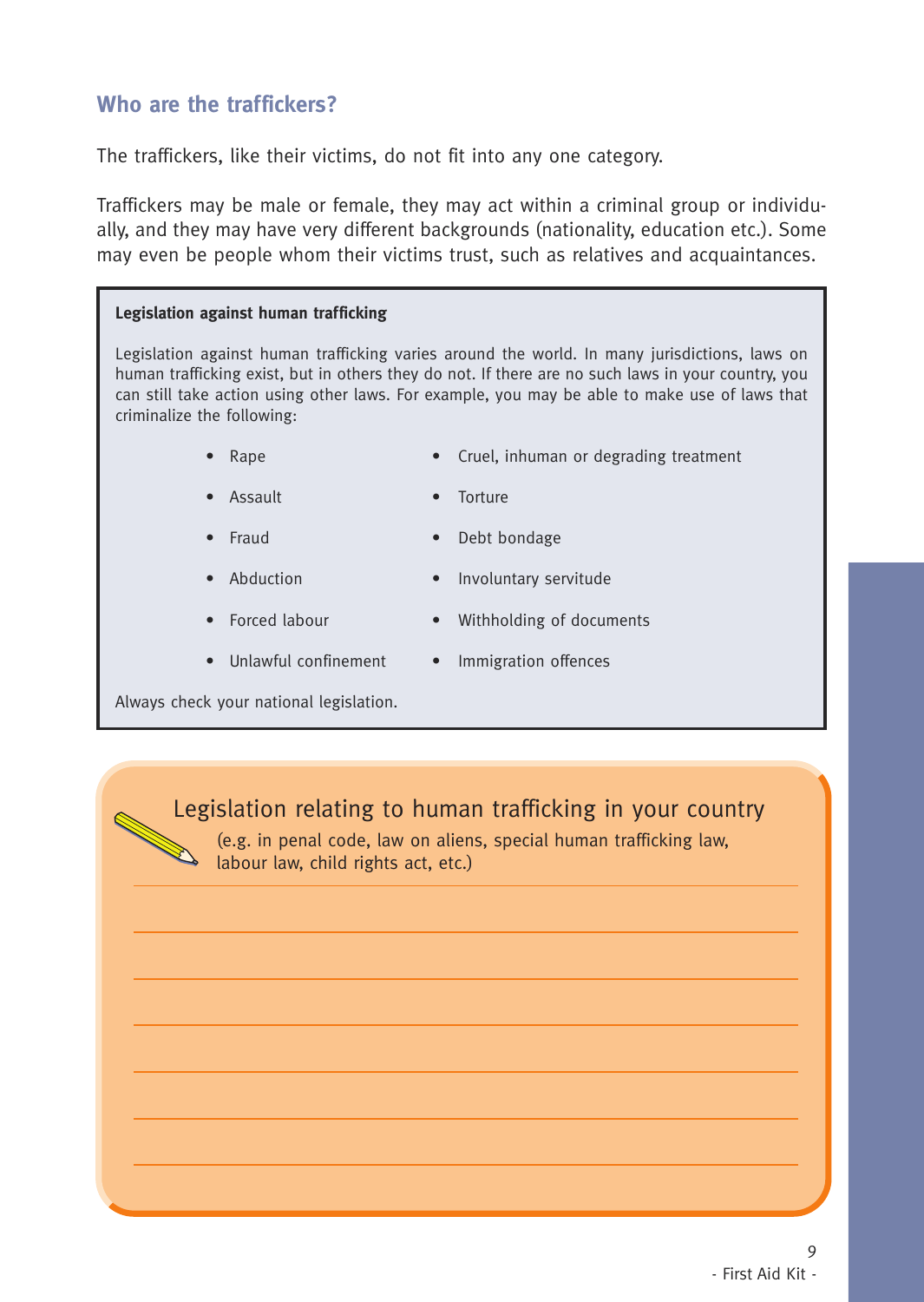# **Human trafficking or migrant smuggling?**

Human trafficking and migrant smuggling may seem the same, but they are not. In cases where victims of human trafficking are foreign or undocumented persons, law enforcement officers often assume that they are illegal migrants, not victims of a crime, and that the criminal involved is a migrant smuggler, not a human trafficker. Such assumptions may result in no trafficking investigations taking place, victims not receiving help and/or criminals not being prosecuted as they should be.

It might be very difficult to distinguish human trafficking from migrant smuggling, as in both cases persons may be moved illegally across borders. This is a concern especially at borders or where it is difficult, if not impossible, to spot planned or actual exploitation.

Smuggling of migrants refers to the procurement, for a financial or other material benefit, of the illegal entry of a person into a country.

Apprehended traffickers will often try to make a human trafficking case look like a case of migrant smuggling, illegal border crossing or illegal stay in order to prevent a thorough investigation.

Victims may think they are being smuggled, even when they are actually being trafficked. If it is possible to intercept a human trafficking attempt, the person being trafficked might still be unharmed and unexploited. This presents an opportunity for preventing human trafficking, which is always better than trying to cure it.

Smugglers may decide to become traffickers or to sell people to traffickers in the course of a journey.

Taking a decision on whether a case involves human trafficking or migrant smuggling should never prevent law enforcement officers from taking action. If at first it looks like a case of migrant smuggling, it is still possible to change the approach once new information emerges indicating that it is actually a case of human trafficking.

Even if a case is one of migrant smuggling, it can be of interest to human trafficking investigators, because human traffickers often use smuggling networks. People who have been smuggled may also be able to provide valuable information about incidents of trafficking they have seen on their journey.

In trying to assess whether a case involves human trafficking or migrant smuggling, it is important to do the following:

- Not to assume a person is an illegal migrant
- Always look for indicators of human trafficking, even if you suspect a person is an illegal migrant
- Tell investigators of your suspicions
- Tell immigration authorities of your suspicions, as an important witness may be deported before an investigation starts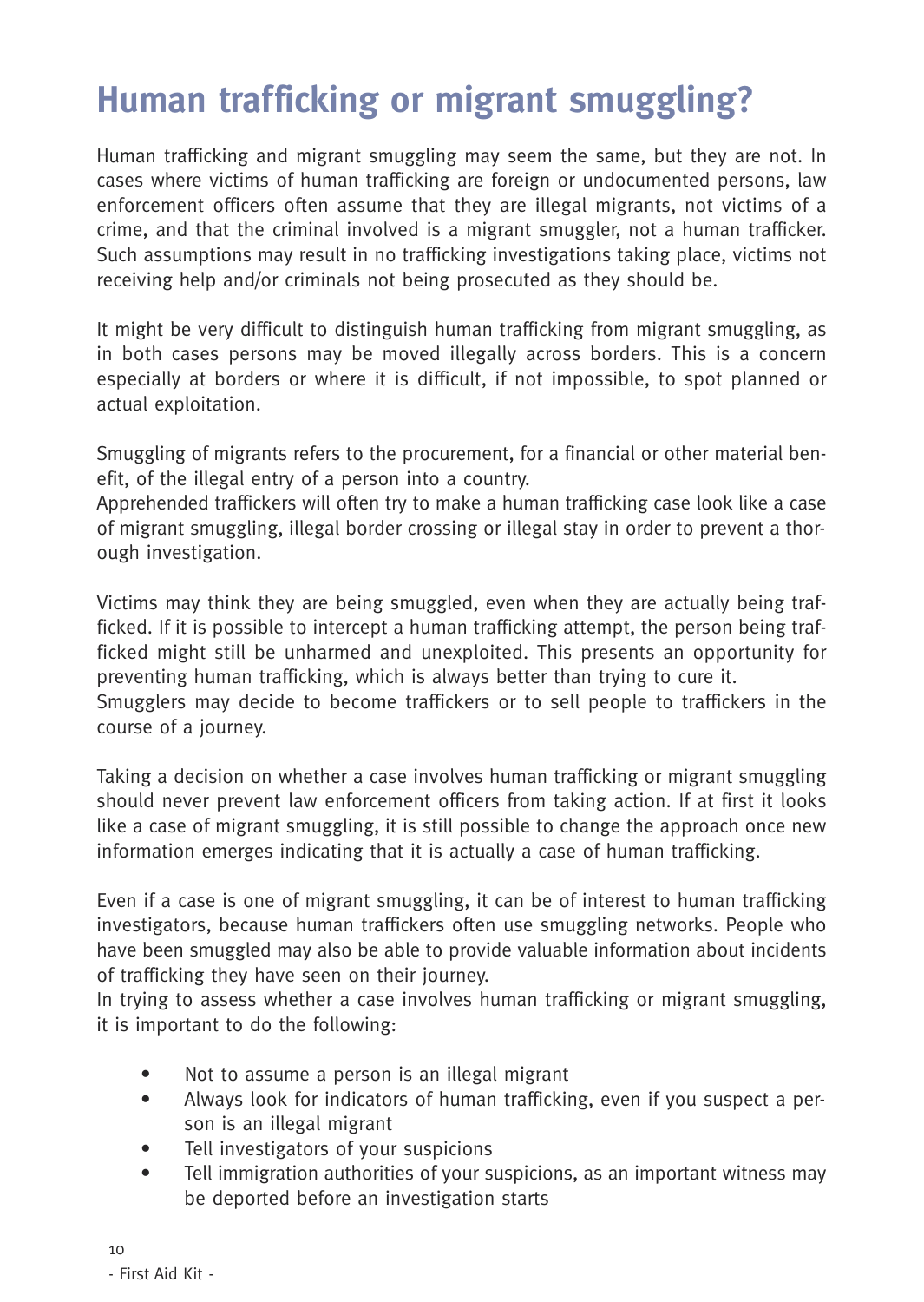### **National legislation on migrant smuggling**

If your national legislation on migrant smuggling differs from that mentioned above, that is because this leaflet reflects an international standard. However, the basic principles are likely to be very similar to those indicated above.

Check your own legislation before you act.



Legislation relating to migrant smuggling in your country Europa (e.g. in penal code, law on aliens, etc.)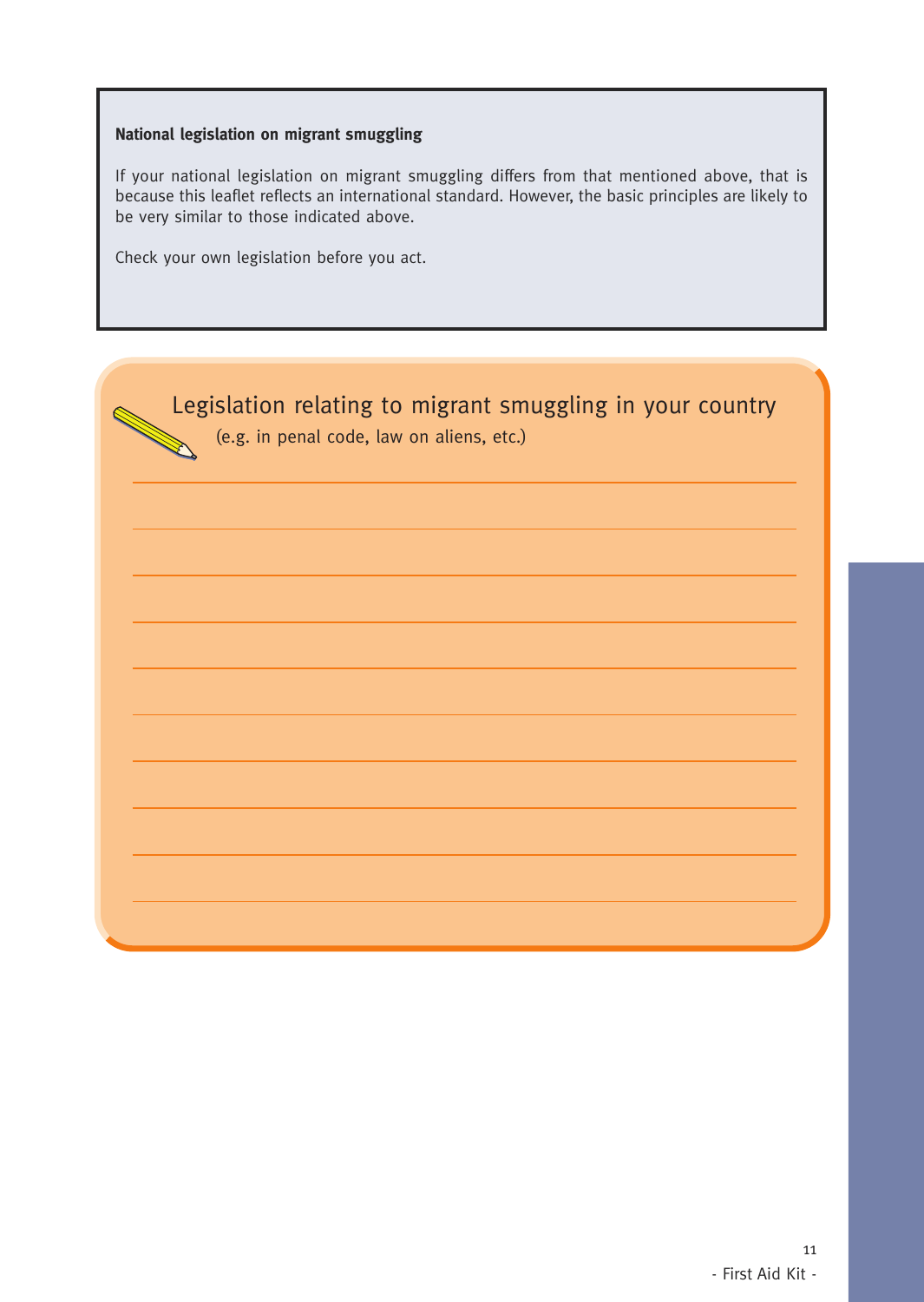# **Illustration 1**

**Definitions trafficking in persons and smuggling of migrants** (according to international law)

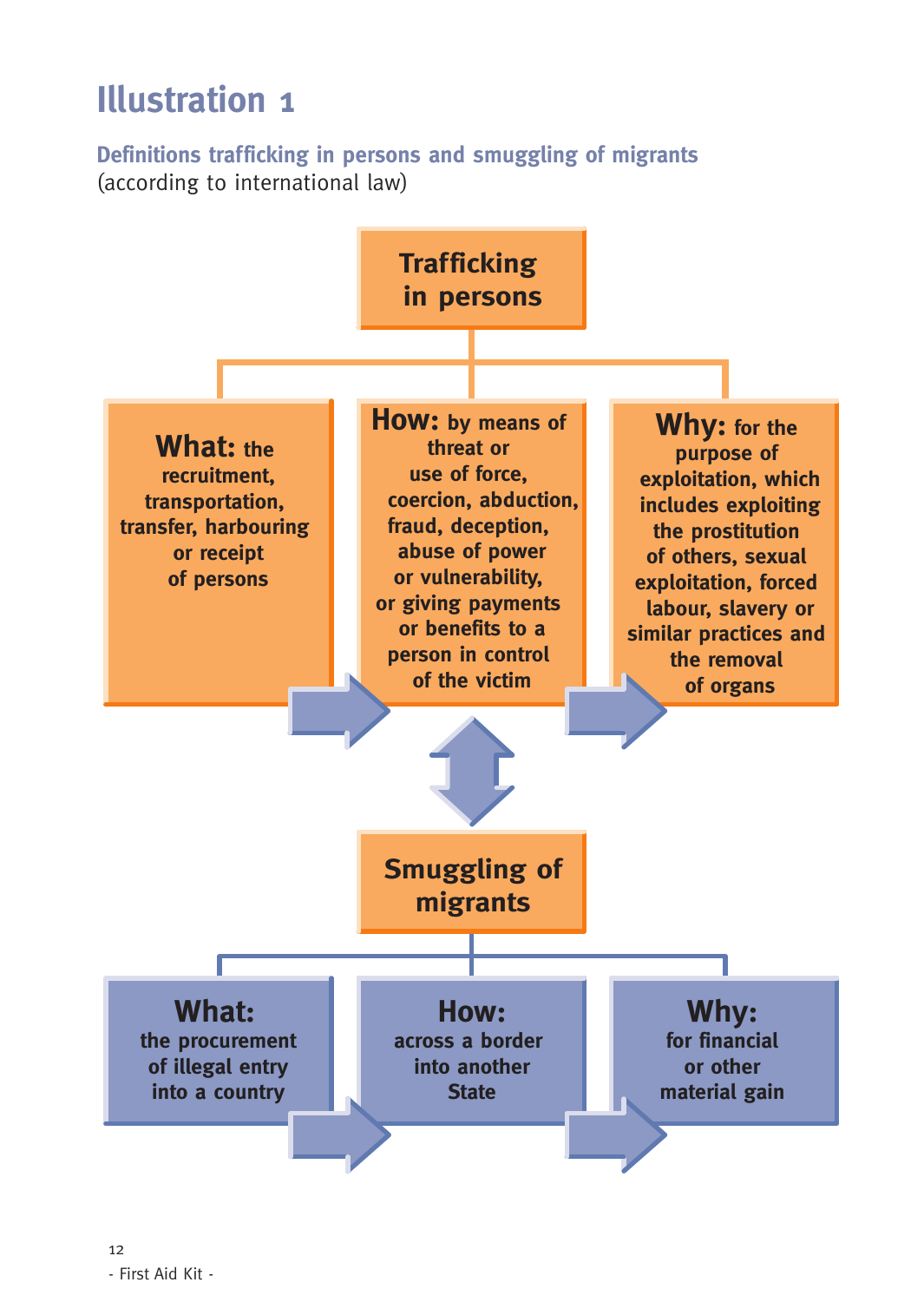# **Illustration 2**

**Differences between human trafficking and migrant smuggling** (according to international law)

# **Exploitation**

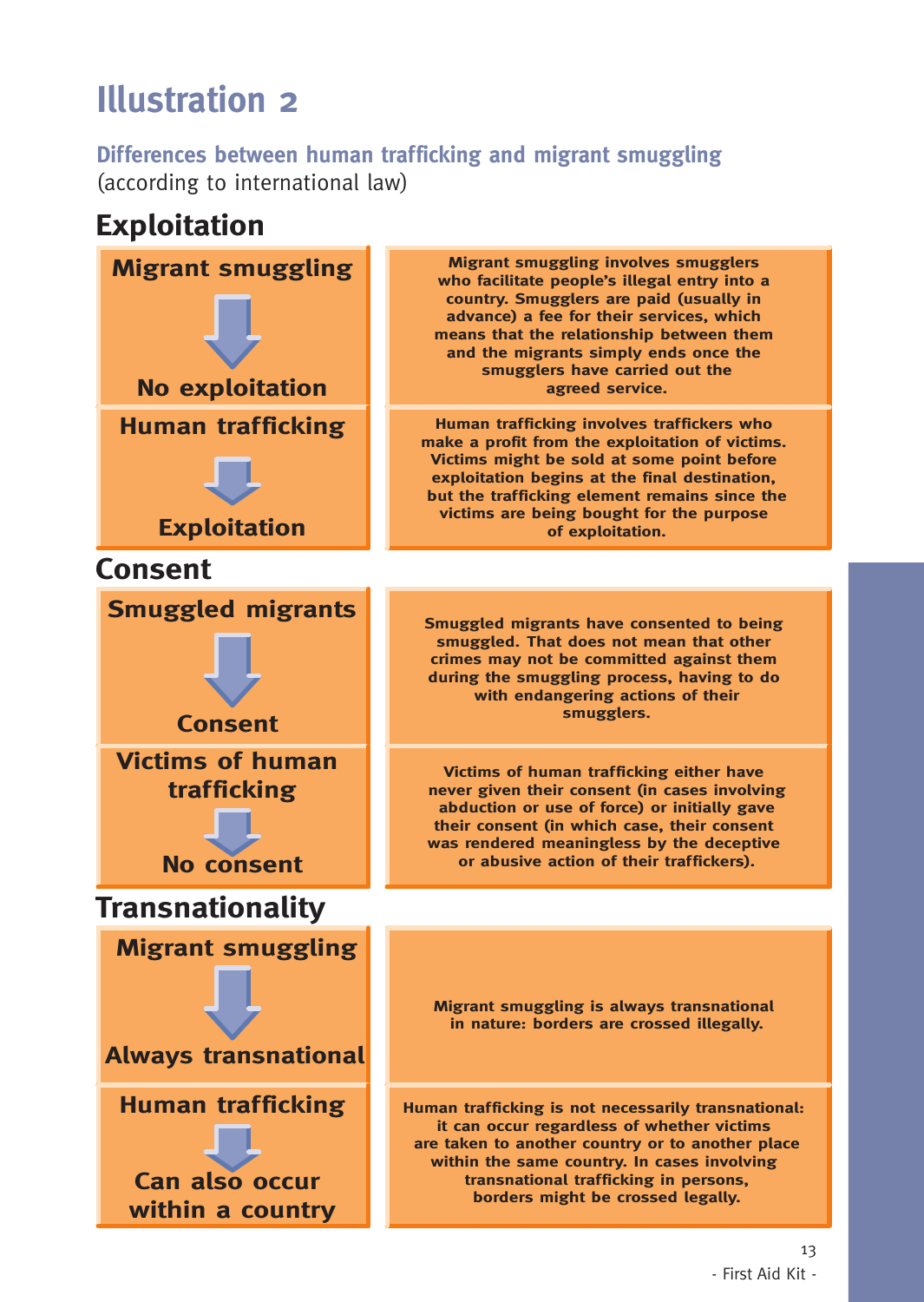#### 14 - First Aid Kit -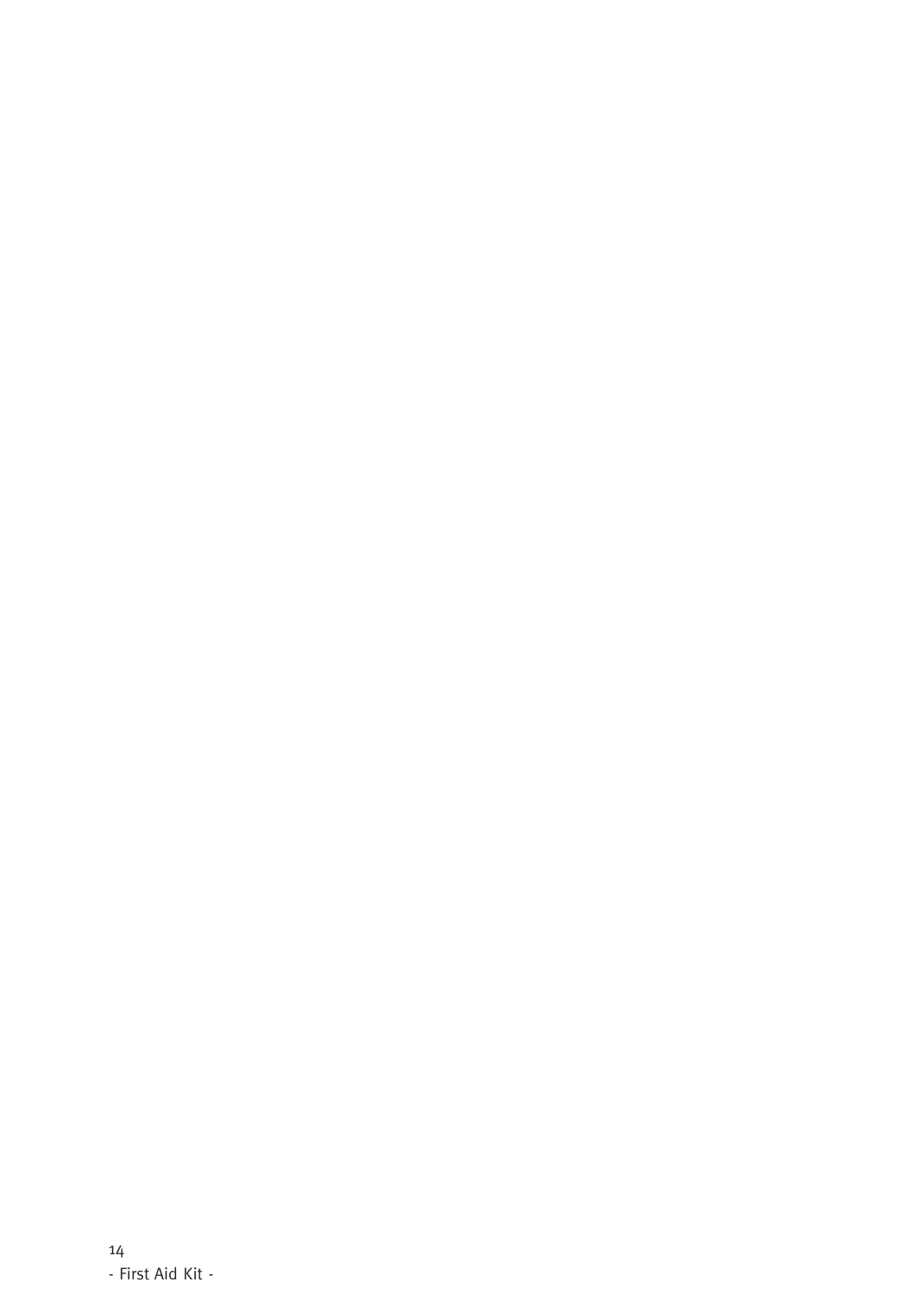# **CRIME SCENE PROCEDURES Human trafficking crime scenes**

In many ways, one deals with a crime related to human trafficking in the same way one deals with any other type of crime, but there are some important things to keep in mind.

### **What might be found at human trafficking crime scenes?**

In general, a crime scene is any place where physical traces of a crime might be found. At human trafficking crime scenes, information on the following may be found:

- **People:** bodies and clothing of victims and traffickers
- **Vehicles:** cars, trucks, buses, boats, planes or other vehicles in which victims are being or have been transported
- **Buildings:** factories, brothels, kitchens, apartment complexes, houses, barns or other buildings in which victims are being or have been exploited or in which they are living or have lived; and hotels, bars, travel agencies, airports and other buildings used by traffickers
- **Open-air locations:** fields, quarries, harbours, farms and other locations in which victims are being or have been exploited

Given that crimes related to human trafficking are carried out in several stages, there are likely to be numerous crime scenes.

Physical traces that may be recovered at crime scenes include biological samples (e.g. of blood, urine and saliva), fingerprints and prints left by other body parts, fibres and other micro traces, documents and information technology and other electronic equipment.

### **What should you get from examining a human trafficking crime scene?**

By examining a human trafficking crime scene, you should try to find evidence of individual incidents involving assault or rape, find out who has been controlling people and how those people have been controlled and exploited.

By examining a human trafficking crime scene, it might be possible:

- To identify the crime as human trafficking
- To identify suspects
- To identify victims
- To establish the age of a victim
- To corroborate a victim's account
- To identify links between suspects, victims, locations, vehicles, documents etc.
- To identify the type and extent of exploitation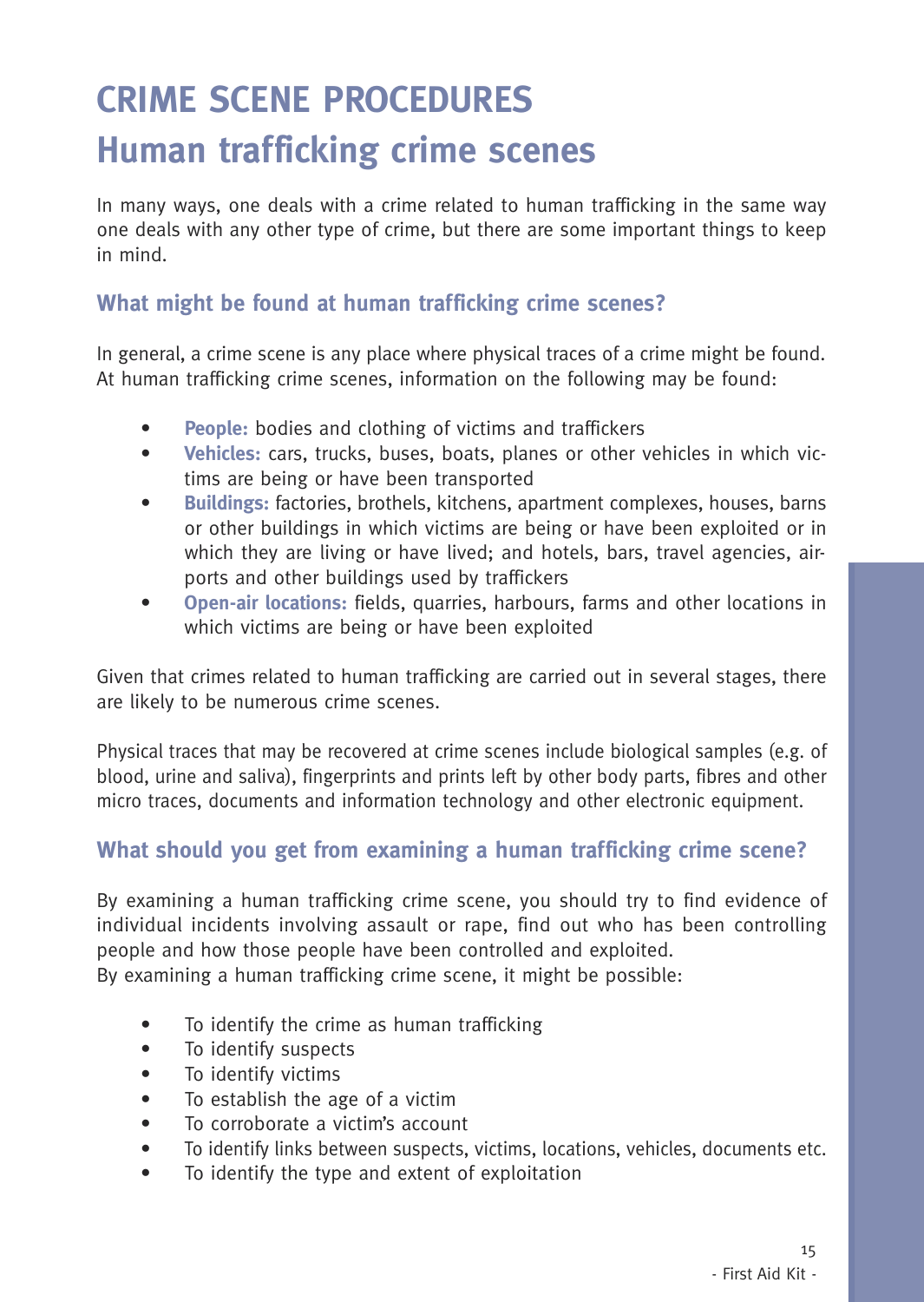The following additional locations and items might also yield forensic evidence:

- Offices might contain employment records or evidence showing who has been controlling a business.
- Financial records might prove that human trafficking is taking place and help locate illicitly gained money that can be seized.
- Sleeping places provide information on the conditions in which the victims linked to such places were kept and evidence of sex-based crime, as well as evidence hidden by victims.
- Work spaces provide information linking them to persons and can help prove exploitation.
- Communication systems can prove the existence between traffickers, prove that someone has been operating a "business" and provide evidence of the recruitment of victims.
- Vehicles might provide information indicating who has been transported in them or showing that they have been used to exploit people.

### **What should you do when examining a human trafficking crime scene?**

At all crime scenes, you must:

- Protect and preserve the scene.
- Control entry to and exit from the scene.
- Preserve evidence.
- Call trained crime scene examiners and specialized investigators.

**Try not to harm the presumed victims' potential trust in you and always think of your safety and the safety of others!**

More specifically, you must:

- Tell people to stay where they are.
- Note who is where.
- Pose questions to one person at a time.
- Ask people where they work, sleep and eat.
- Ask people where their personal property is.
- Protect any crime scenes you identify. In some cases, this may simply mean shutting a door; in other cases, you may have to cover an area. You may have to take a vehicle to a dry, secure area (don't forget about possible tread marks). Keep a record of every move made and of every person who might have come into contact with evidence. Do not touch anything with bare hands, if at all possible.
- Search people, where the law permits. Seize anything that might provide evidence (see below for guidance on seizing property).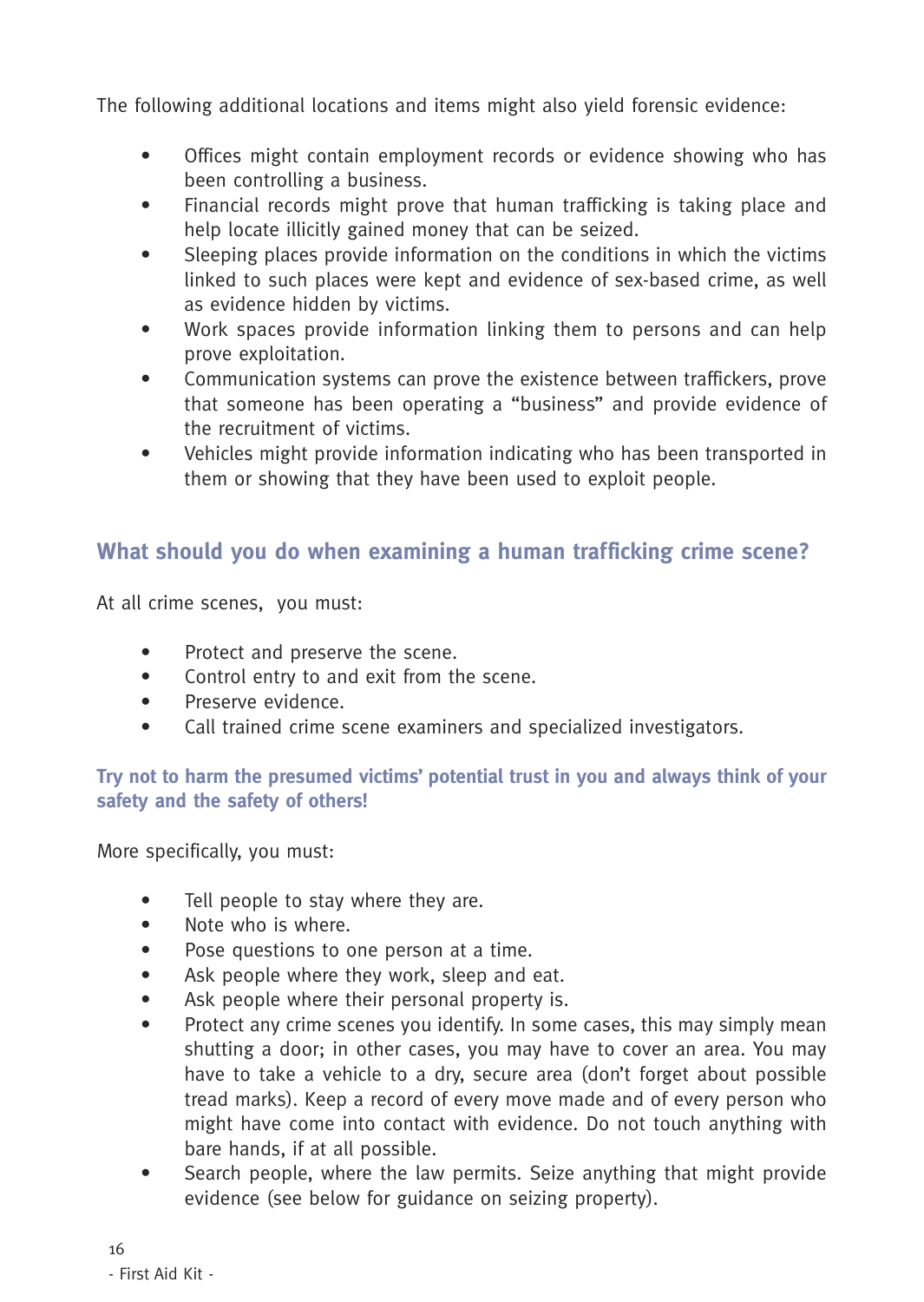- Ask presumed victims not to change clothes. Although this may be difficult, victims' clothing can contain a lot of evidence. If victims are scantily clad or you suspect that they have suffered sexual violence, they should be given clothing with which to cover themselves.
- Do not switch off electrical equipment such as telephones and computers, and do not let anyone else switch off electrical equipment.
- Tell crime scene examiners what you know, including details on where people were found.

### **Seizing property**

Ideally, you should wait for a crime scene examiner to arrive before you seize any property. For various reasons, however, this may not be possible. If you do have to seize property, make sure you:

- Record where items are before they are moved. Ideally, they should be photographed, but drawings, plans and notes can be made instead.
- Handle items as little as possible.
- Record who has handled items.
- Store items properly. Any object with a biological sample on it should be put in a container that can "breathe", such as a paper bag or cardboard box.
- Clearly label the sample, indicating who recovered it and its unique reference number.
- Get expert advice on what to do with electrical equipment, if you can. If you cannot, switch it off at the mains. Do not use the switch on the equipment.
- Any sample with figures recorded on it should be seized and preserved. Experts can decide if it is relevant later.

# **Clothing**

In general, clothing should only be removed in the presence of specialized crime scene examiners. If possible, presumed victims should remain in their clothing until a trained person arrives and the reasons why this is important should be explained to them.

However, if specialists are not available or are not able to reach the victim for a long time, it may be necessary to remove a victim's clothing. Forcing a person to remain in dirty clothing may stop them from cooperating and could be a breach of human rights.

If clothing must be removed, do the following:

- Only remove clothing from a victim with his or her consent.
- Only remove clothing from a victim in the presence of people of the same sex as the victim.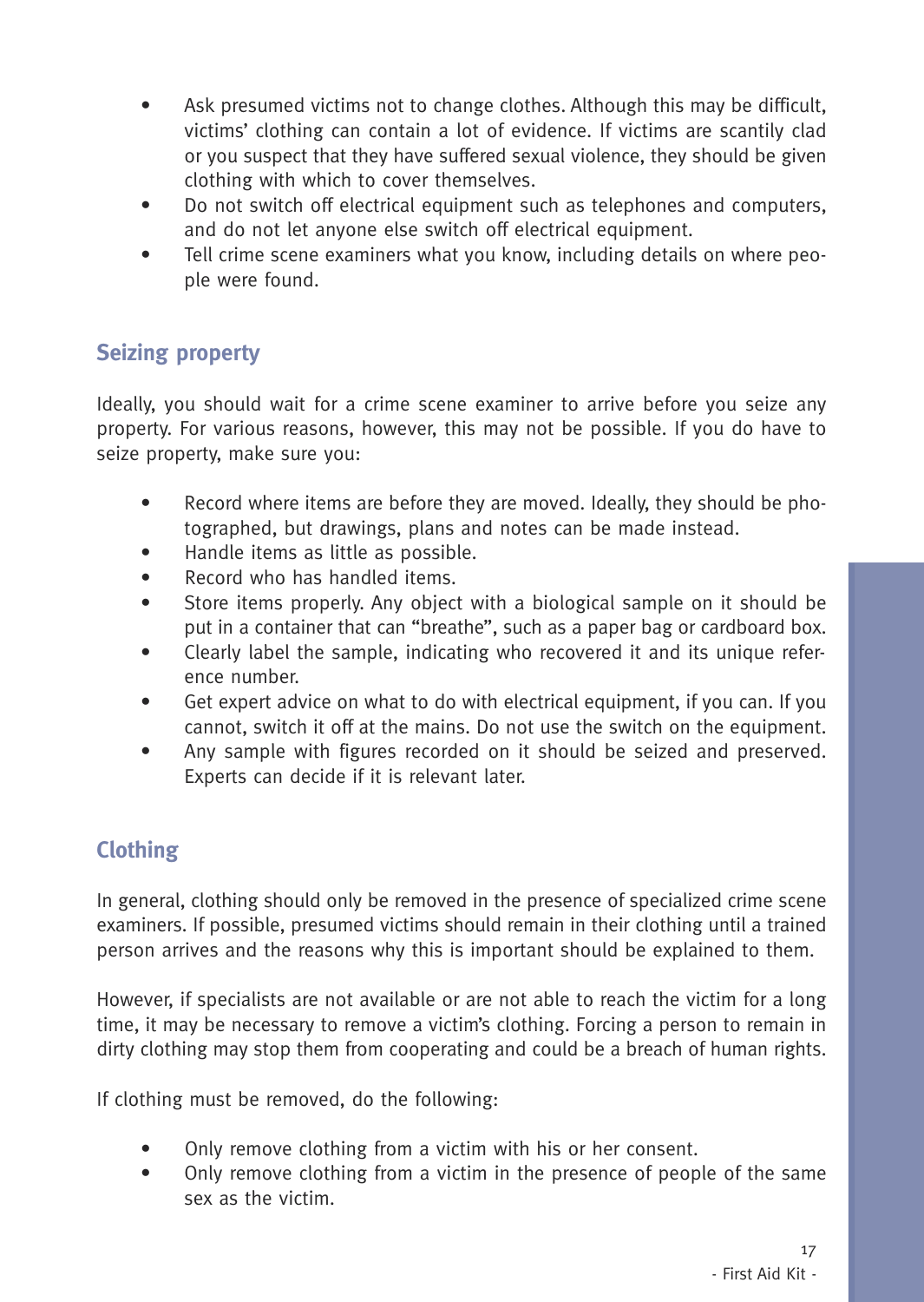- Photograph or record the clothing and its condition before it is removed.
- Each item of clothing should be removed separately.
- Each item of clothing should be removed from a victim while he or she is standing over a large, clean piece of paper.
- Each item of clothing should be wrapped in its own piece of paper.
- Each wrapped piece of clothing should be labelled with a unique number.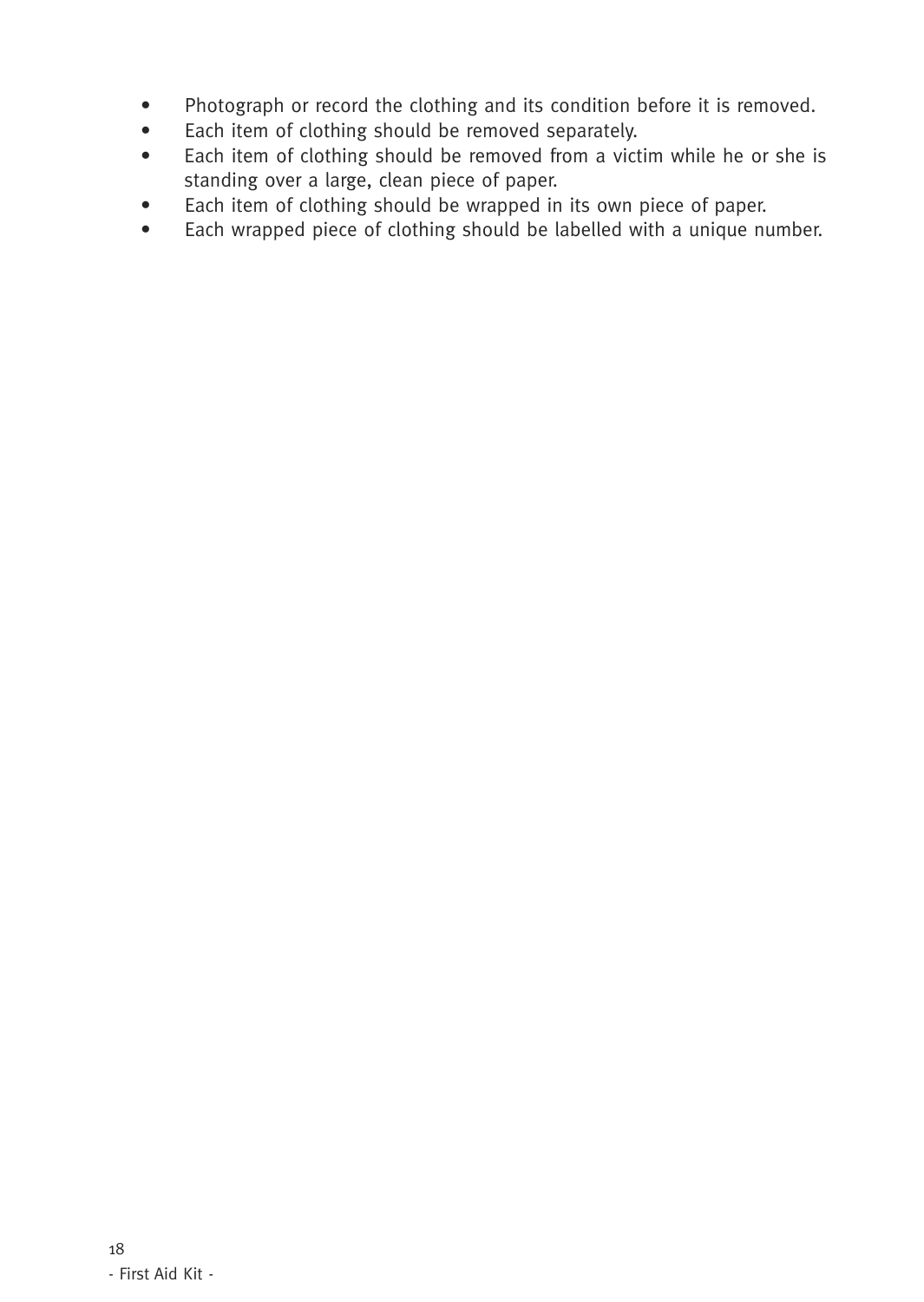# **Identifying human trafficking: finding clues**

Traffickers will always try to conceal their crimes by making what they are doing look as normal and innocent as possible. Law enforcement officers have one huge advantage over them: no matter what traffickers do to conceal their crimes, how hard they try or how ingenious they are, they will always leave clues.

Finding the clues may not be easy. It is important to know which clues to look for and what looks like it belongs in the place under inspection.

The clues will differ depending on the stage of trafficking. In some cases, clues might be visible; in other cases, some investigation might be necessary.

### **Top clues**

**First stage:** look for clues (it is not necessary to have conclusive evidence in order to look deeper; mere suspicion is enough)

**Second stage:** corroborate the clues

**Third stage:** arrive at a preliminary "screening decision"

#### **Who is the trafficker and who is the victim?**

In order to better understand who is the trafficker and who is the victim, the following questions should be kept in mind:

- **• Who is doing the talking? Who is the spokesperson in a group?** The last thing a trafficker wants is for his or her victim to talk to you. In many cases, a trafficker will try to talk for a victim.
- **• Who has the documents?** Traffickers often take travel and other documents from victims in order to exercise control over them.
- **• Who has the money?** Victims of human trafficking rarely have money, as money gives some freedom and control. Traffickers often have access to money. Try to find out who is in possession of money.
- **• Who is friends with whom? What do people in a group know about each other?** In normal relationships, people know each others' names and other personal information. Traffickers often only use nicknames or give false names. If both children and adults are present, they may not necessarily be related.
- **• Is anyone injured?** Victims might have injuries (for example, as a result of having been beaten by traffickers to control them or of having been exploited).
- **• What is life like?** People who are not able to do normal things such as have friends, worship, telephone or send letters or e-mails could be controlled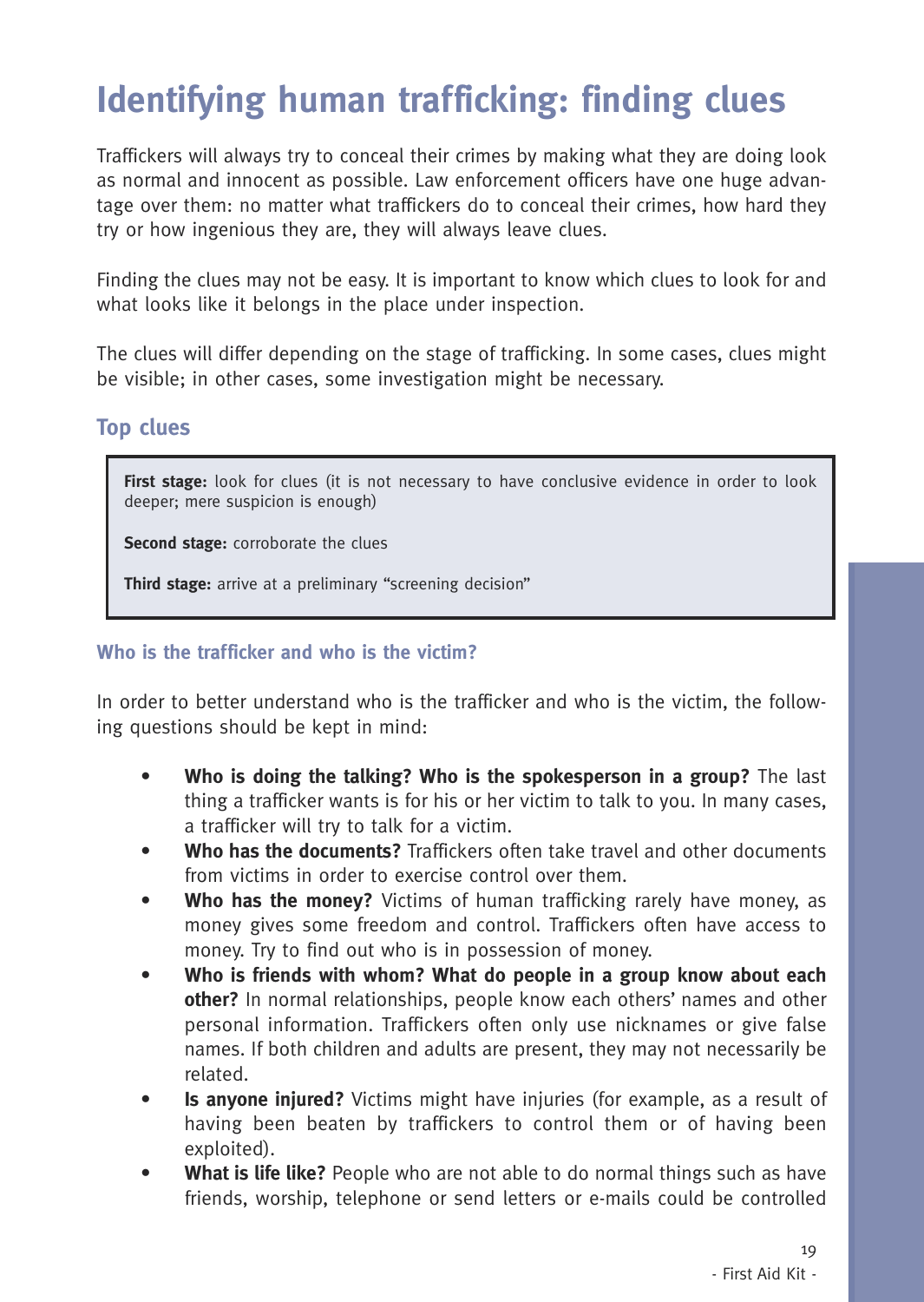because they are being trafficked. Care should be taken to find out whether the people being questioned have access to clothes other than those needed for working, whether they have keys and/or free access to their place of accommodation and how many hours they have to work.

- **• How did they get here?** Traffickers use particular routes to move victims. Often, there may be something unusual about the routes. They may be long or roundabout, or there may be gaps in stories about certain routes taken.
- **• Why are they there?** Try to find out from presumed victims what their initial expectations were, what they had been promised.

### **Is it a human trafficking scene?**

In order to better understand whether human trafficking is or has been occurring in a particular place, the following questions should be kept in mind:

- **• Are people being kept out or in?** The presence of security features that look as if they were designed to keep people in a certain space could be a strong clue that human trafficking is taking place.
- **• Where are people staying?** Victims are likely to be kept in poor conditions, whether they are being transported or exploited. Sleeping where they are being exploited is often a strong clue that human trafficking is taking place.
- **• Where were the people found?** Some types of business frequently exploit victims of trafficking. Certain transit points are commonly used by traffickers.

### **What looks right?**

Local law enforcement officers know best what looks "right" where they work and are best placed to identify a case of human trafficking if:

- **• They know their local communities,** in particular whether new communities of a different ethnic background are moving in. It is important not to assume knowledge about customs and patterns of life.
- **• They know how, when and why people move around their area.** If something seems unusual, they ask themselves why and if there are any clues to indicate that human trafficking is taking place.
- **• They know that if it looks like abuse and exploitation, it probably is.** They never accept that something is "traditional" without making in-depth enquiries into why a child is not at school instead of working or begging, why a scantily clad woman has bruises and why a man is working in a factory that has been locked up, and so on.
- **• They ask themselves why they feel uncomfortable with a certain situation.**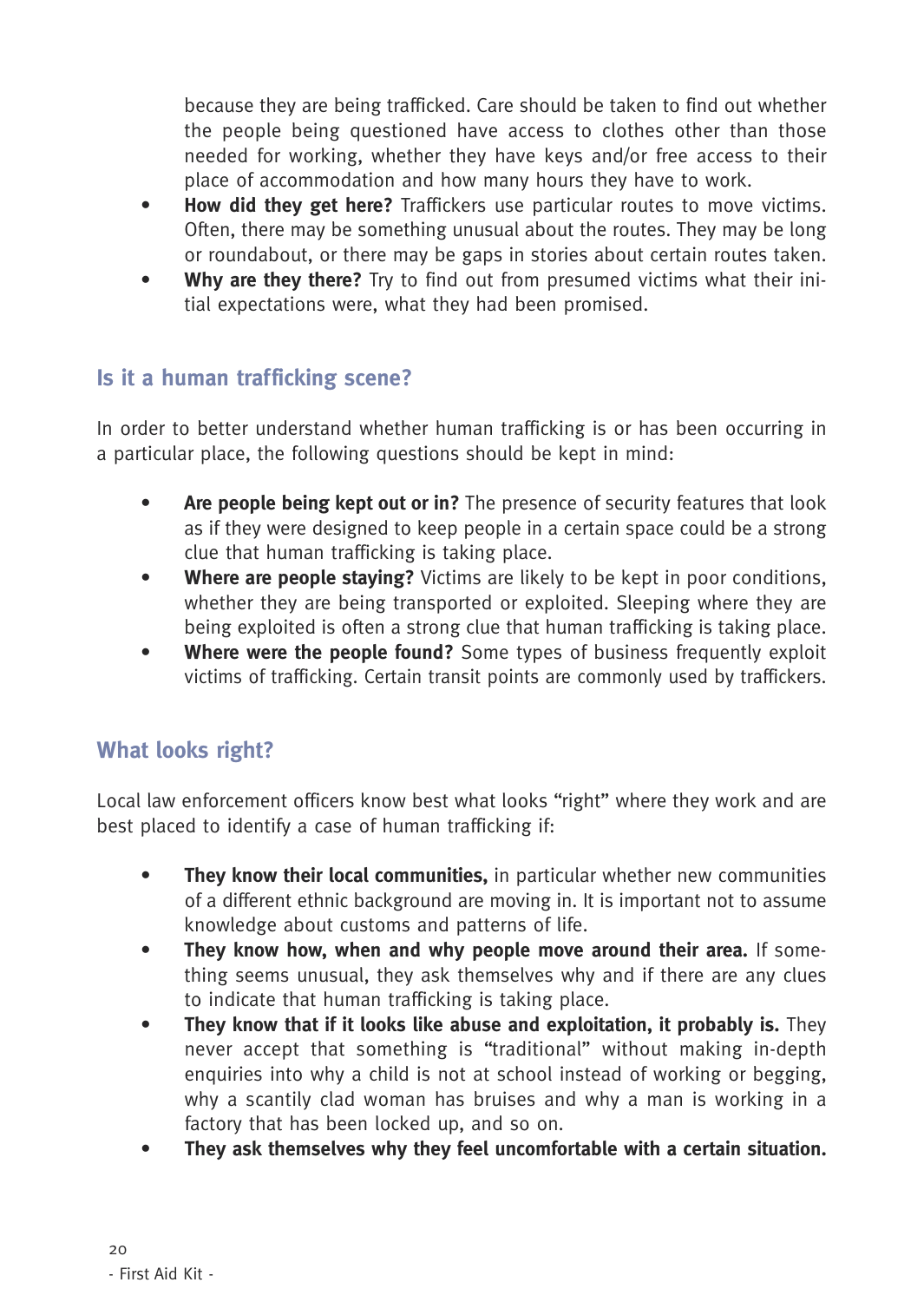### **• They know that they do not need conclusive evidence to suspect trafficking and act accordingly.**

None of these individual clues need be an illegal activity in itself.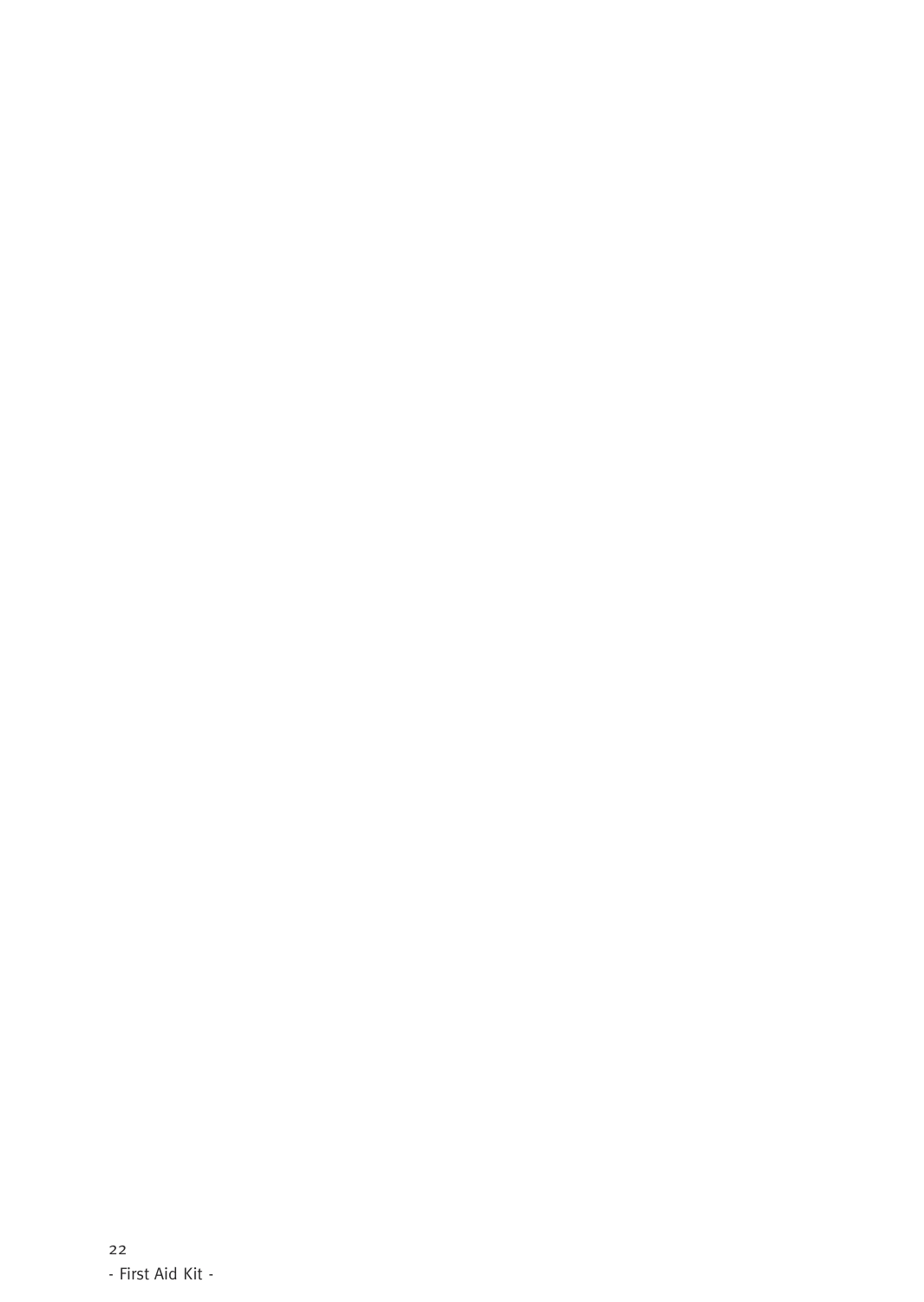# **INITIAL INVESTIGATION Initial actions**

You may come across trafficking situations while carrying out routine duties, patrolling, executing planned raids and checking people, documents, vehicles and premises.

While doing so, also make sure you:

- Observe the general location/situation and take note of any human trafficking indicators or clues (see IDENTIFYING HUMAN TRAFFICKING: FINDING CLUES).
- Observe the individual or group and take note of any human trafficking indicators or clues. Make sure you always have with you something to write on (e.g. a notebook) in order to record observations, conversations, activities etc.

# **Crucial steps and considerations**

### **Dealing with a group**

In dealing with a group, try to do the following:

- Consider asking a question just to see who responds. This may give you an indication of who is in control in the group.
- Only ask enough questions of the whole group to identify a "spokesperson". Once you have identified that person, take control and only ask questions to one individual at a time (with regard to presumed victims, see questions below).
- If anyone attempts to answer questions made to other people, politely but firmly tell them that the question was not addressed to them.
- When speaking to a group, note the reactions of the people in the group.
- Speak to people out of sight and hearing of those who may be controlling them.
- Break up the group as soon as possible. Try to split groups up entirely instead of taking one person aside at a time in order to prevent traffickers from identifying who is opening up to you. Even if a trafficker is not present, some people may talk to traffickers. Leaving people in groups allows intimidation.
- Presumed victims may need support when they are spoken to. However, do not use people who appear to be friends of the victim to give this support without very careful consideration.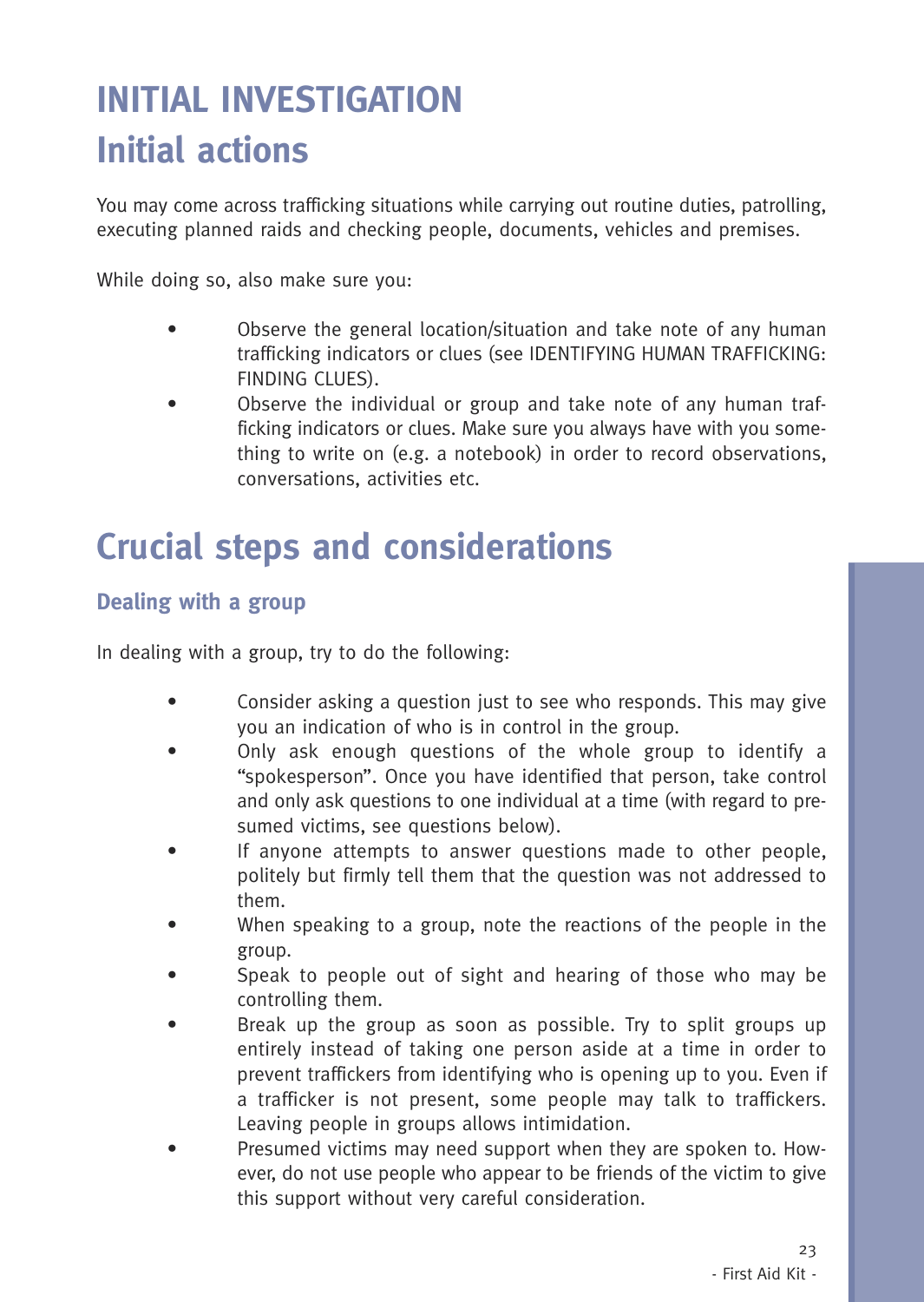- Be wary of people who volunteer to interpret: they may be traffickers. You may want to screen them briefly.
- Traffickers may control victims in subtle ways. There may be people in the group who initially appear to be victims but who are working with the traffickers.
- If you are dealing with a group, comparing responses of individuals is a very good way of corroborating their accounts.
- If you decide to detain or arrest a group of people, do what you can to keep them separate. If this is not possible, at least observe what happens in the group.

### **Planned operations**

In the course of planned operations, keep the following in mind:

- If you are planning a visit or operation, take interpreters with you but do not use them as support persons. Different skills are required for that role.
- If the operation is planned, take sufficient staff with you to control the situation and, if you can, plan how you are going to separate people to speak to them.
- If the planned operation is to uncover cases involving the sexual exploitation of women, female law enforcement staff should participate in the operation.
- When raiding a brothel, do not just collect evidence of sexual abuse: look at how the business is managed.

### **Addressing presumed victims**

If the clues you have observed indicate that the person you are dealing with may have been trafficked or could be a victim of crime, you should try to establish trust and obtain further clues.

You can establish trust by using a calm and friendly voice and starting a very basic conversation, even if you have the feeling the person does not speak your language. Your reassuring voice will help to express your intentions. Reassure victims that you are there to help, but never make promises that you do not know you can keep. Ask whether the person you are speaking with needs help, is injured, is hungry or thirsty, is cold or hot etc.

In order to obtain further clues, keep in mind the following: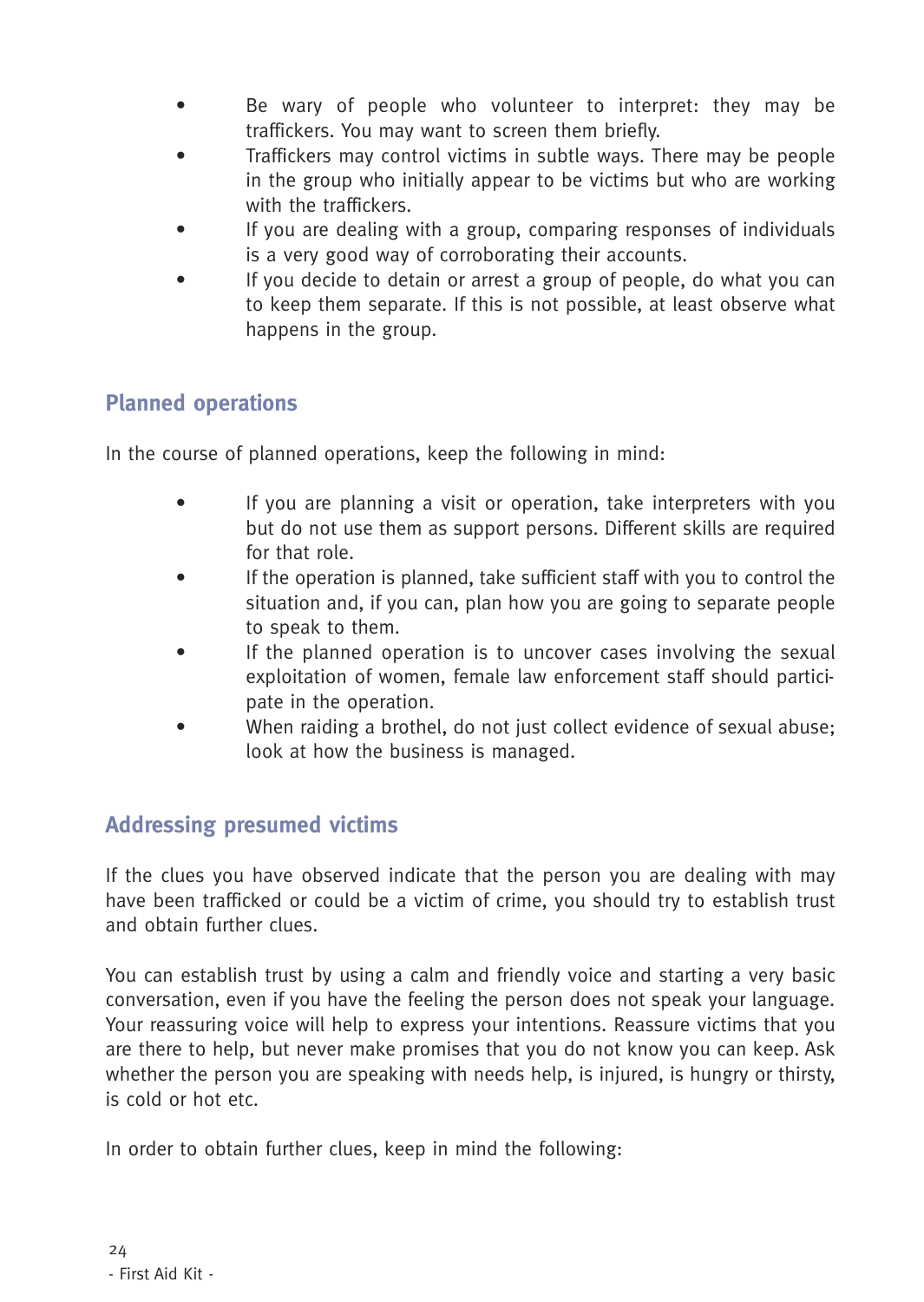- Do not ask direct questions, such as "Have you been trafficked?" The person may not understand the question or may have been told by traffickers to answer it with "No".
- In a neutral way, ask open-ended questions (i.e. questions that require more than a "yes" or "no" answer) to find out if there are further clues that human trafficking is taking place.
- People who are moving or working of their own free choice generally have control over travel and identity documents, choose their travelling companions and friends, are able to move freely and have free time.
- Try to ask questions that will help you understand whether people have freedom of movement (remember to use a calm and friendly voice).
- The more a person's responses suggest that he or she has little choice, freedom and control, the greater the likelihood that he or she has been trafficked.
- Corroborate what the persons in a group are saying by gathering physical evidence of who has travel documents, who if anyone has iniuries etc.

### **Prepare and take care of any victim referrals**

Keeping in mind the advice contained in IMPORTANT CONTACTS on the referral of cases and victims, you can create a directory of important contact points.

Contact specialized entities, especially non-governmental organizations and other providers of services to victims, as early as possible. It is extremely important that victims receive adequate care, as this helps to avoid causing further harm and, at the same time, increases the likelihood that victims will cooperate with you and those who take over from you.

### **Think of your own safety:**

When you are safe you can rescue, protect and assist others.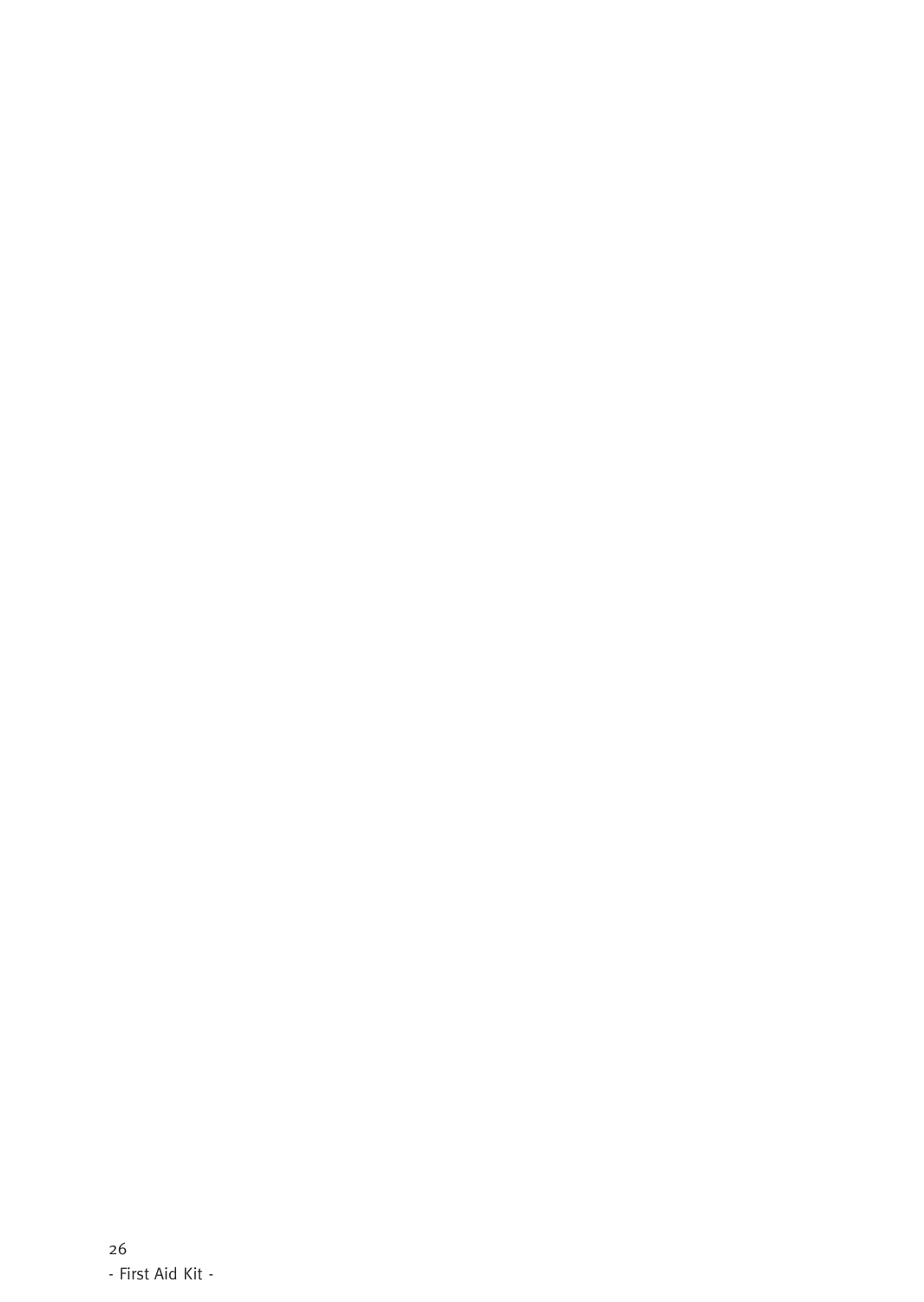# **VICTIM REACTIONS Anticipating victim behaviour**

When encountering victims of human trafficking, you should keep in mind a number of things, including the following:

- It is very likely that victims of human trafficking have been psychologically and/or physically harmed.
- Victims of human trafficking may have experienced violence and threats.
- Victims of human trafficking may be staying in your country illegally or be foreign.
- Their traffickers may have threatened to report them to the police.
- Victims of human trafficking may be extremely intimidated, by their traffickers, your presence or both.
- Victims of human trafficking may have been "brainwashed" by their traffickers.

Human trafficking may have a number of effects on its victims, including the following:

- Trauma (post-traumatic stress disorder)
- Loss of or scattered memory (one way in which victims cope with trauma)
- Distress
- Sense of loyalty to abusive traffickers arising from the survival instinct
- Dissociation

Consequently, victims of human trafficking may react towards you with, among other things:

- Hostility Distrust
	-
- Anger Unwillingness to cooperate
- 
- Fear Lies
	-

Ideally, you should react in the following ways:

- Appease, do not be confrontational.
- Try to gain some trust by asking harmless, inoffensive questions, such as: How are you? Do you need help? Are you thirsty or hungry?
- Do not accuse and do not blame the victim.
- Take victims seriously.
- Try to put yourself in the position of the victim: Would you openly provide information? Would you be able to talk about intimate details? Would you be unafraid? Would you be able to trust others?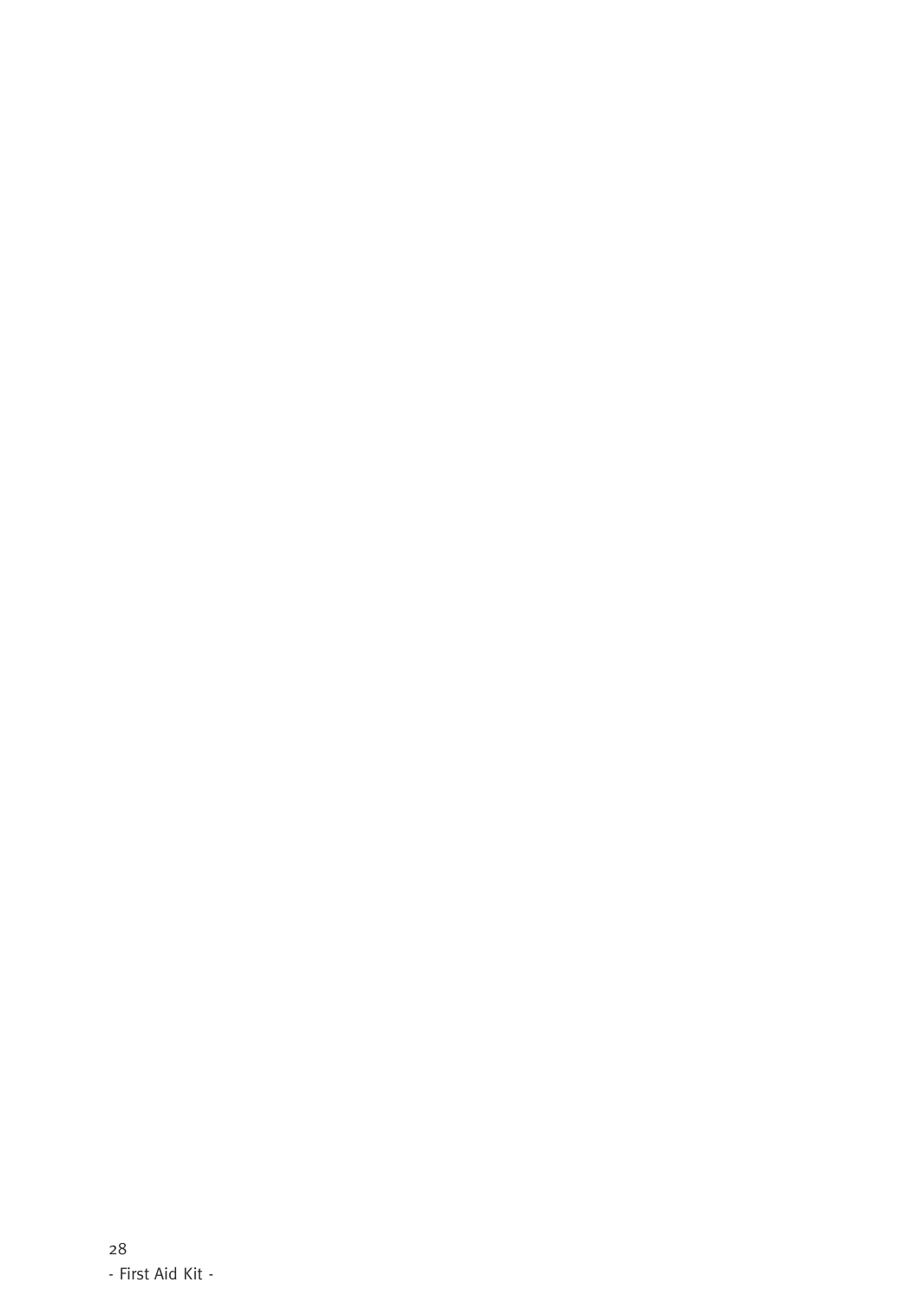# **CHILD VICTIMS Basic considerations**

Any decision and/or action that affects a child must be taken with the best interest of the child in mind. As a result, law enforcement officers must do the following:

- Get children to a safe and comfortable environment as a matter of priority.
- Assume that children's needs and capacities are different from those of adults and that it is unlikely that children can make informed decisions. If children agree to certain actions and decisions, it may simply be because they feel overwhelmed.
- Ask children questions that begin with "what" instead of "why". If your agency or a higher authority can rely on interviewers who are specialized in working with children, request such assistance or refer the children to those interviewers.
- If you have a legal obligation to contact youth welfare officers, social workers or female police officers, for example, do so immediately.
- It is sometimes difficult to judge whether a person is a minor. Always consider that although children can look older than they actually are, they are still children. The experts are the ones who should ascertain their actual age. If you have doubts about whether a person is an adult or a child, assume that he or she is a child and act accordingly.
- An adult accompanying a child may not be the child's parent or guardian but a trafficker. Try to get as many clues as possible to determine the relationship between adults and children at a possible human trafficking setting.
- Returning an unaccompanied child to his or her parents may not be in the best interest of the child (the parents could be complicit in the trafficking). If at all possible under your legislation, leave the task of locating parents and deciding on a possible reunification to specialists, after an expert investigation and a risk assessment have been carried out.
- Even if your legislation indicates otherwise, you should assume that all persons below the age of 18 are children, especially if the child in question is not from your country, as that is the international standard.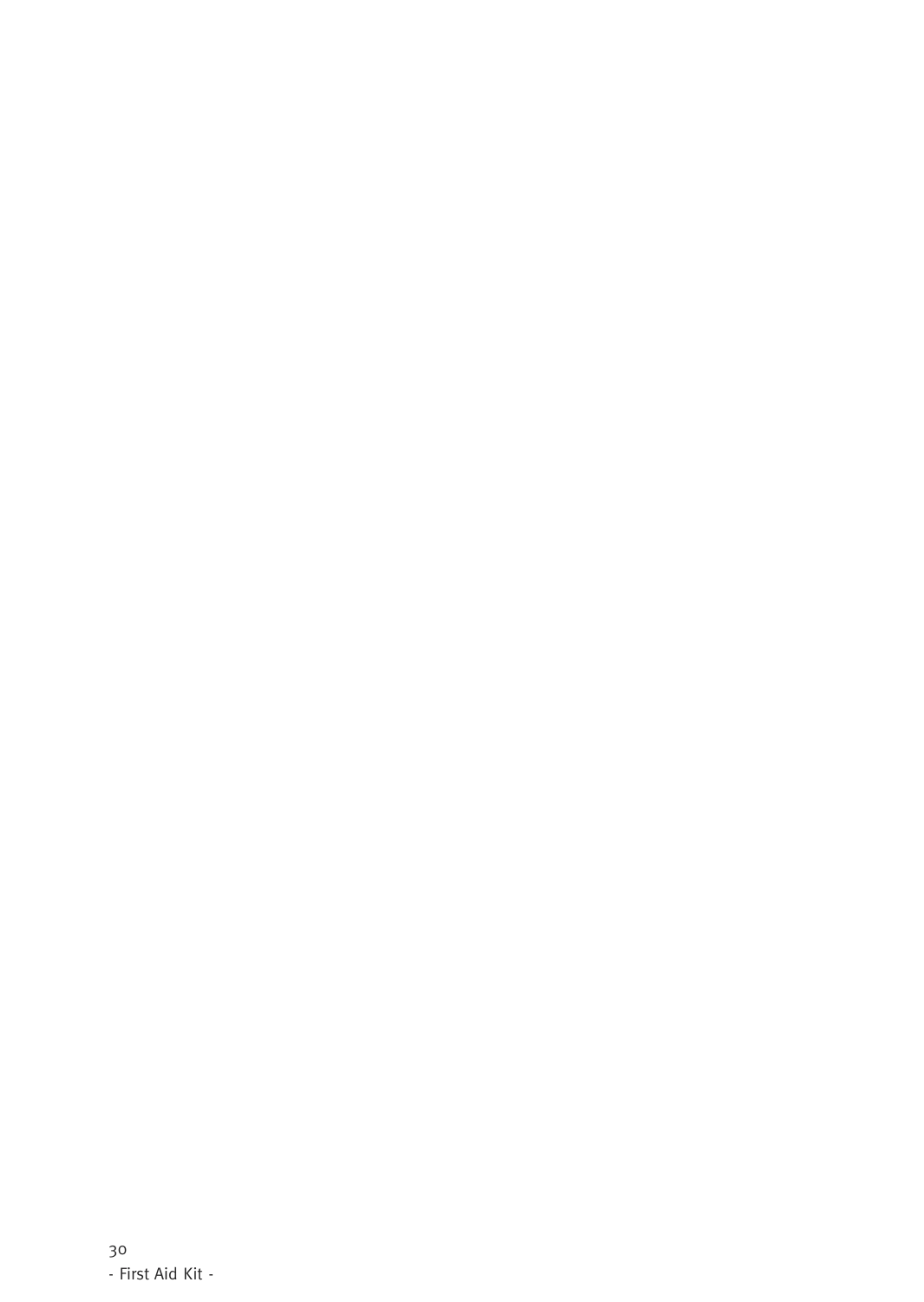# **DOS AND DON'TS General principles and specific advice**

- Acknowledge your importance as a first responder: you may be a victim's only chance!
- Look beneath the surface: a case that looks like illegal migration could be a case of human trafficking.
- Use common sense when looking for clues that human trafficking is taking place and when detecting suspicious circumstances.
- Assume there is risk.
- Perform your duties and functions with integrity, in accordance with your laws and administrative policies. Human trafficking is a serious crime that has a severe impact on victims. Do not add to their suffering.
- Do not look for the easiest solution for yourself; take your time. You might save a life!

### **Identifying human trafficking: dealing with presumed victims**

#### **Dos**

- Take action and never ignore clues that human trafficking is taking place.
- Look for injuries, secure medical attention and arrange for treatment. This must be done as a matter of priority.
- Use the human trafficking clues to help you observe situations and ask people questions.
- Talk to people individually out of sight and hearing of other members of a group. Traffickers or people working with them may intimidate victims.
- Use clues to plan questions. Questions using the clues identified in this First Aid Kit should help indicate whether human trafficking is taking place or not.
- Ask questions that begin with "what", "where", "when" and "how". Such open-ended questions will encourage a response and help you obtain useful information.
- Allow people to tell their story. If a presumed victim starts talking to you, interruptions may stop a valuable flow of information.
- Note where people are, as such information might be important for showing who had control, both during the transportation and exploitation of victims.
- Document your observations by recording them, for example, in your notebook.
- Record what is said to you. In most cases, you will take written notes that should be as accurate as possible so as to help build a case and distinguish the roles of the persons involved.
- Consider all the clues. Comparing one with another helps confirm whether or not you are dealing with human trafficking.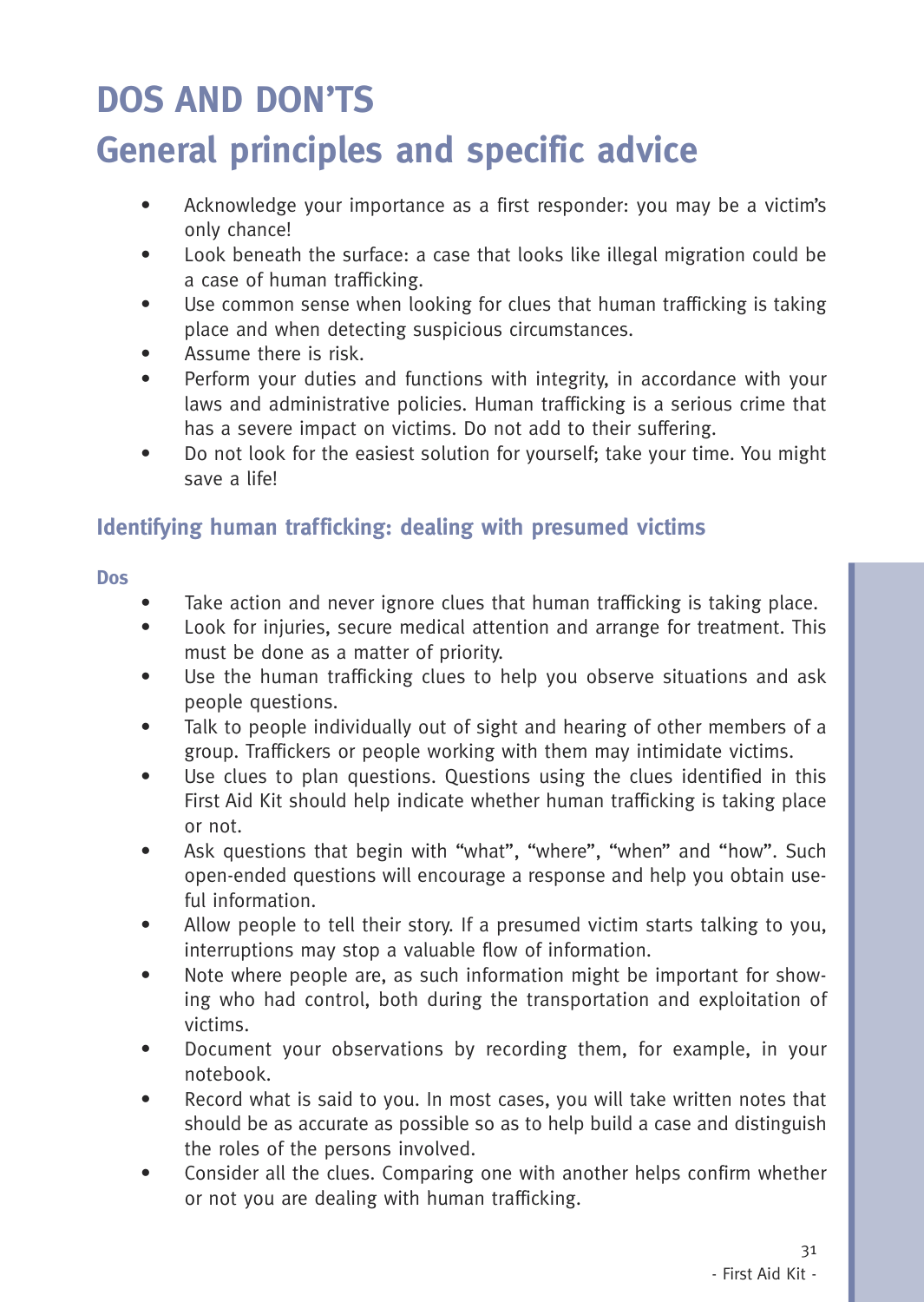- Look deeper. A migrant smuggling case could be a human trafficking case.
- If at all possible, consider making sure that women officers talk to female presumed victims. Ask victims whether they would prefer to be interviewed by a female or male officer.

#### **Don'ts**

- Do not ask victims if they have been trafficked. Trafficked persons will probably not understand the question. If they do, they may be scared by it.
- Do not ask questions beginning with "why". This type of question suggests blame and can prevent people from talking freely. Use other questions, especially questions that require more than a "yes" or "no" answer.
- Do not show that you are upset by a victim's story. You may hear some disturbing things. Showing that you are upset may prevent people from saying more.
- Do not challenge a victim's story. Doing so could cause the victim to stop talking. Further investigation will reveal whether the story is accurate.
- Do not assume a migrant is being smuggled. Assuming someone is an illegal migrant or is being smuggled keeps you from looking for human trafficking clues.
- Do not use volunteer interpreters. People who volunteer to interpret may be traffickers. If you have no choice, use them only as much as is strictly necessary. Verify the interpretation as soon as you can with an independent person.
- Do not stereotype people. Thinking "They're all like that", "She or he made a choice" or "How stupid of her or him" is just what traffickers want you to do.
- Do not look for foreigners only. People can be trafficked within their own country.
- Do not assume people working in the sex industry always do so voluntarily or that persons who have consented to sex work are not being exploited.
- Do not assume that people who seem to get paid are not being exploited.

### **Stabilizing and controlling human trafficking situations: dealing with presumed victims**

**Dos**

- Protect scenes, record who has seized which items and label and package items properly (See CRIME SCENE PROCEDURES).
- Make sure you gather evidence in a way that will make it admissible in court and does not conflict with rules on evidence.
- Give some control to presumed victims. Having control over small things, such as their choice of food, helps victims to recover and increases the chance that they will cooperate.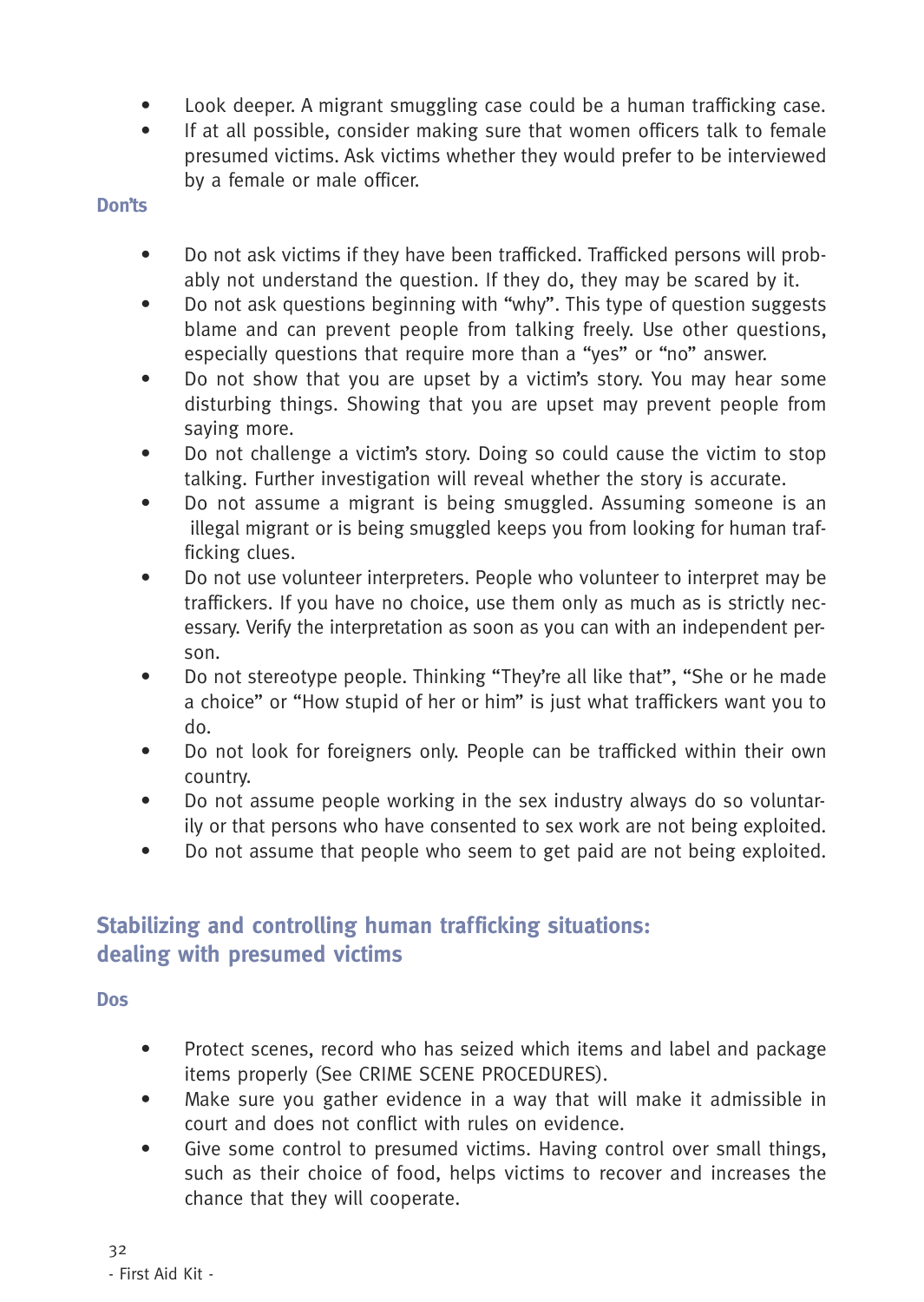- Take victims to a safe place, but avoid taking them to police stations. If you have no alternative, keep them away from traffickers and other criminals. However, protecting victims may sometimes mean detaining them; in such cases, do so as long you legally can.
- Let presumed victims know what is happening. Keeping people informed gives them a sense of control and increases the chance that they will cooperate.
- Find out what support is available and use it, including support from social services, health authorities or non-governmental organizations.
- Where possible, get skilled non-governmental and civil society organizations involved. Many of them know how to assist victims of human trafficking.
- Refer victims to specialized service providers.
- Reassure victims that what they are saying is being taken seriously.
- Keep people separate when transporting them. You may not know if they are a victim or a trafficker.
- Corruption has been identified as one of the driving forces behind human trafficking, preventing investigations and contributing to the continued victimization of trafficked people. Always obey your office's code of conduct.
- Consider the security of those providing services to victims.

### **Trauma (see VICTIM REACTIONS)**

Victims of trafficking may be suffering from the effects of trauma because of their experiences. They may feel very tired, have difficulty in concentrating or remembering things, or may even be hostile to you and others.

Remember this when working with people you suspect of being victims. Do not react if people are hostile. Acting in line with the advice given here will start to help victims recover and improve the chances that they will cooperate with you.

#### **Don'ts**

- Do not make promises you cannot keep to presumed victims. If promises are made and not kept, victims may not trust law enforcement officers and may stop cooperating with investigators.
- Do not tell people that there are victims with you. You do not know who those people are. People who need to know can be told once the risks have been assessed.
- Do not arrest presumed victims unless you legally have to. In some situations, you may have no choice. Victims should only be arrested as a last resort. If you arrest a victim, explain why it has to be done.
- Do not detain presumed victims together with prisoners.
- Do not form inappropriate relationships with victims.
- Do not take things at face value but, at the same time, do not challenge to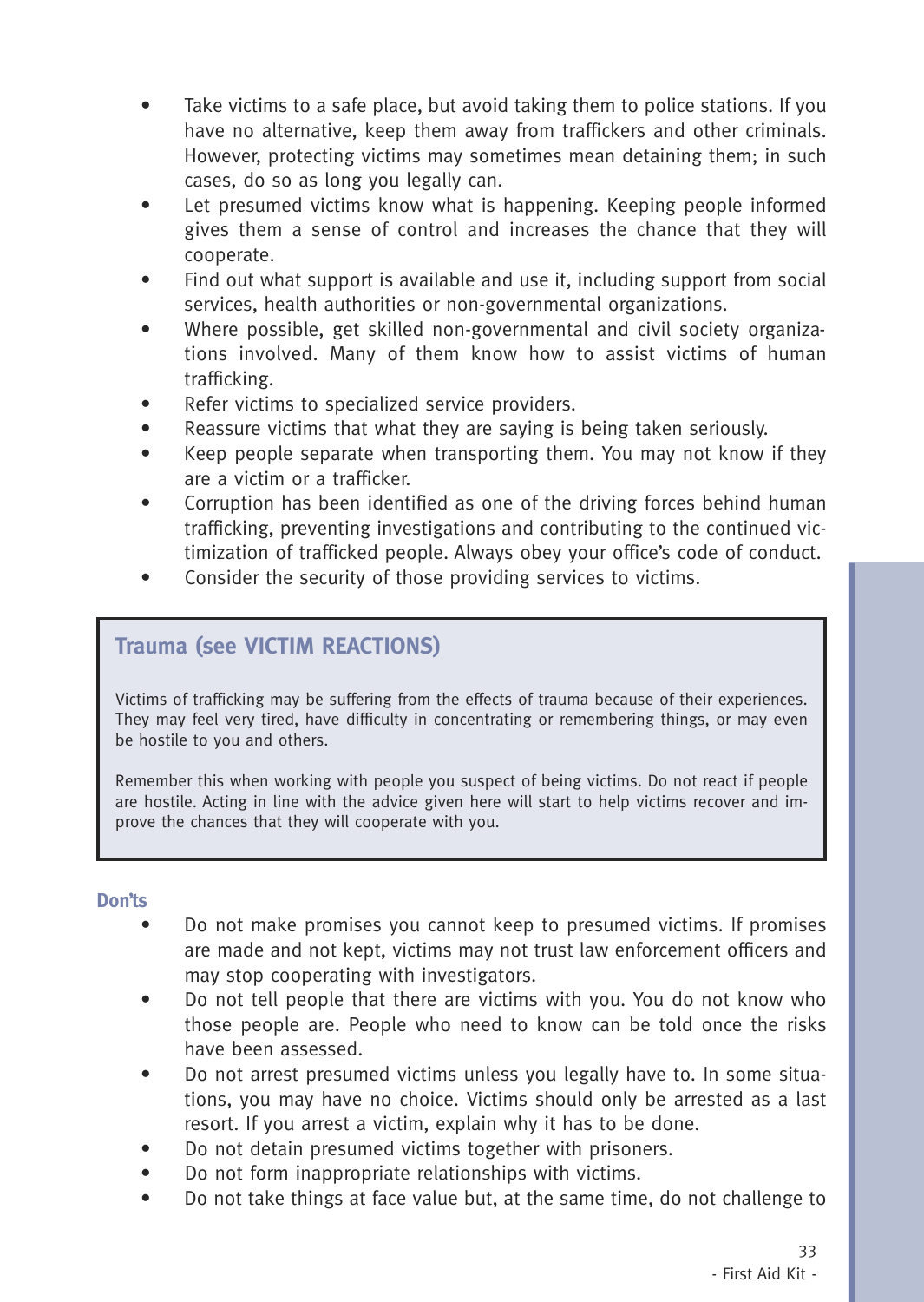soon what you are told. Remember you are providing a form of first aid.

• Do not dismiss victims' statements because they sound unreal to you.

### **Passing on information**

#### **Dos**

- Tell investigators why you suspect that human trafficking is taking place. When you pass the case on, give all the information you can, including your notes. If you suspect that human trafficking is taking place, say so directly and explain why you have such a suspicion.
- Tell investigators who said what.
- Give any evidence you have recovered to investigators and identify who it was recovered from and where.
- Know the hierarchy and who is responsible for what.
- Make sure you present the information you obtained and clues you observed to follow-up investigators in a way that adequately reflects their importance so that a human trafficking case is not mistakenly regarded as a low-level case. Make sure you provide quality and admissible evidence that can be used to build up a case and support prosecution.

#### **Don'ts**

- Do not discuss the case with anyone who does not need to know about it. Victims may be put at risk, even if those discussions are with your colleagues.
- Do not expose victims to the media.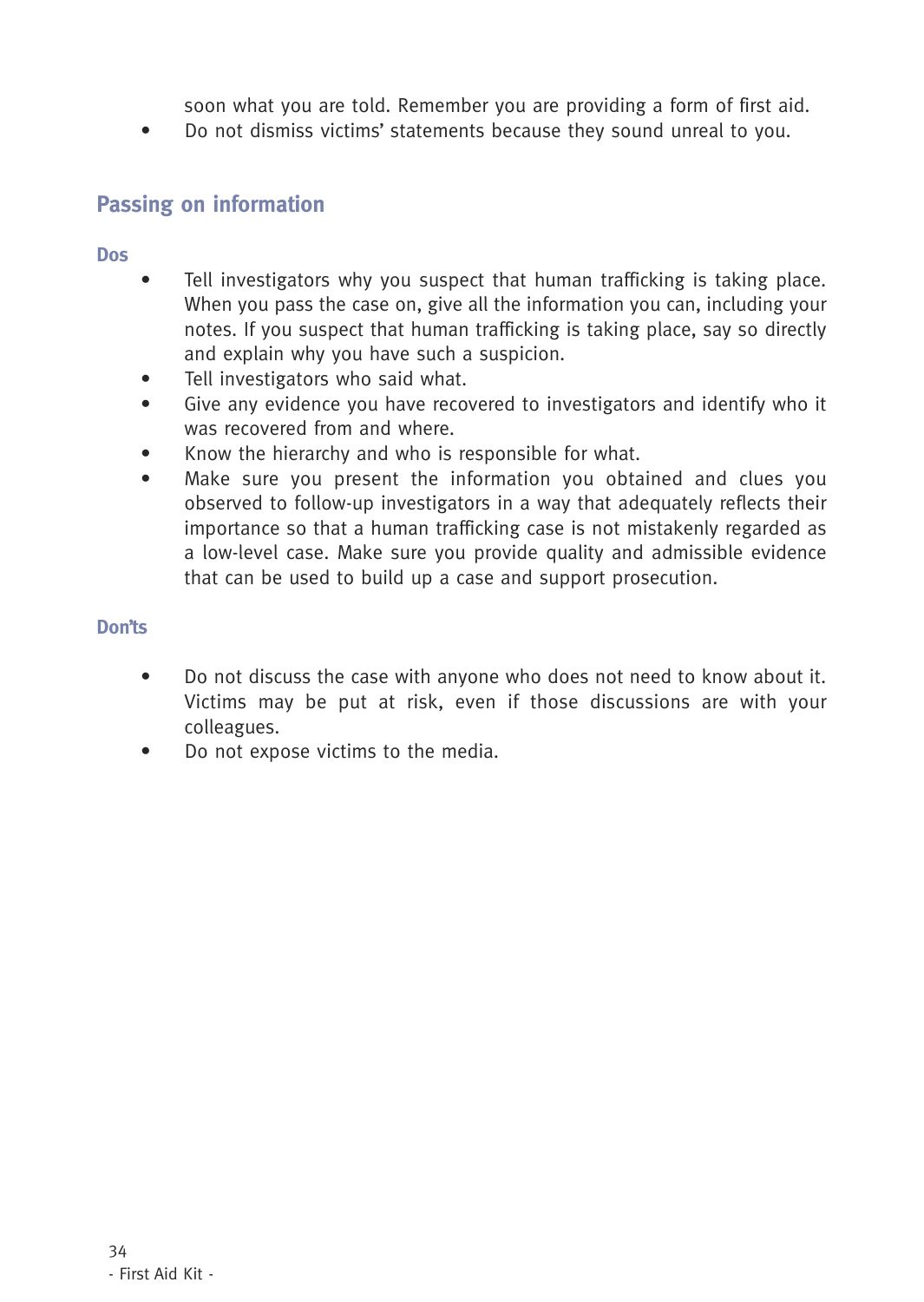# **IMPORTANT CONTACTS**

# **Referral of cases and victims: important local contact points**

(Please complete as you deem necessary)

**Number of national or local human trafficking/victims hotline: (if available)**

**Specialized/responsible law enforcement units:**

| Unit:                     | Unit:                     |
|---------------------------|---------------------------|
| Tel.:                     | Tel.:                     |
| <b>Contact person(s):</b> | Contact person(s):        |
| <b>Other information:</b> | <b>Other information:</b> |

**Providers of services to victims:**

| <b>Organization or agency:</b> | <b>Organization or agency:</b> |
|--------------------------------|--------------------------------|
| Tel.:                          | Tel.:                          |
| Address:                       | <b>Address:</b>                |
| <b>Contact person(s):</b>      | Contact person(s):             |
| <b>Other information:</b>      | <b>Other information:</b>      |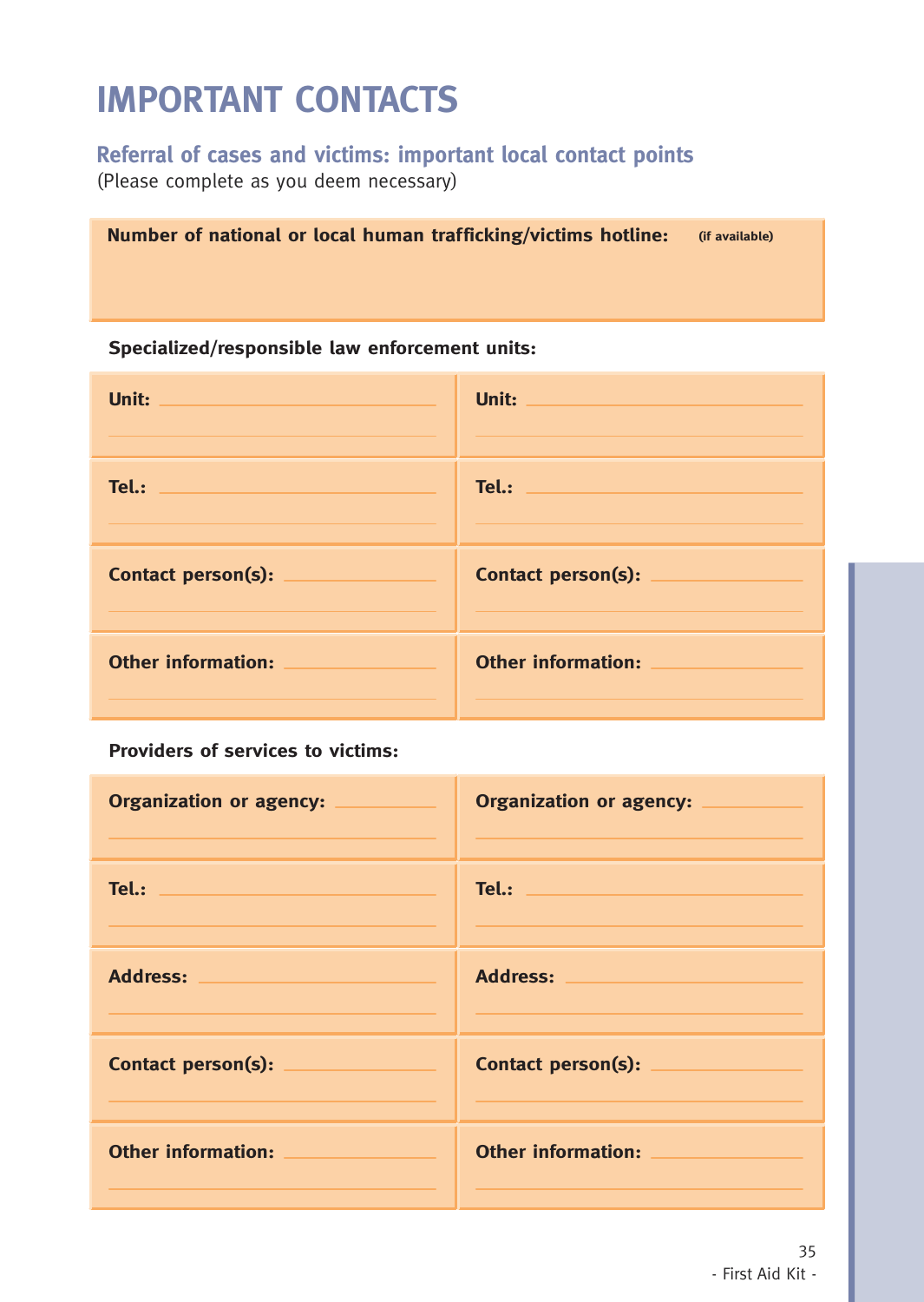| <b>Organization or entity:</b> | <b>Organization or entity:</b> |
|--------------------------------|--------------------------------|
| Tel.:                          | Tel.:                          |
| Address:                       | <b>Address:</b>                |
| Contact person(s):             | Contact person(s):             |
| <b>Other information:</b>      | <b>Other information:</b>      |

**Youth welfare service providers:**

| Tel.:                     |
|---------------------------|
| Address:                  |
| Contact person(s):        |
| <b>Other information:</b> |

| Language(s):              | Language(s):              |
|---------------------------|---------------------------|
| Name:                     | Name:                     |
| Tel.:                     | Tel.:                     |
| Address:                  | <b>Address:</b>           |
| <b>Other information:</b> | <b>Other information:</b> |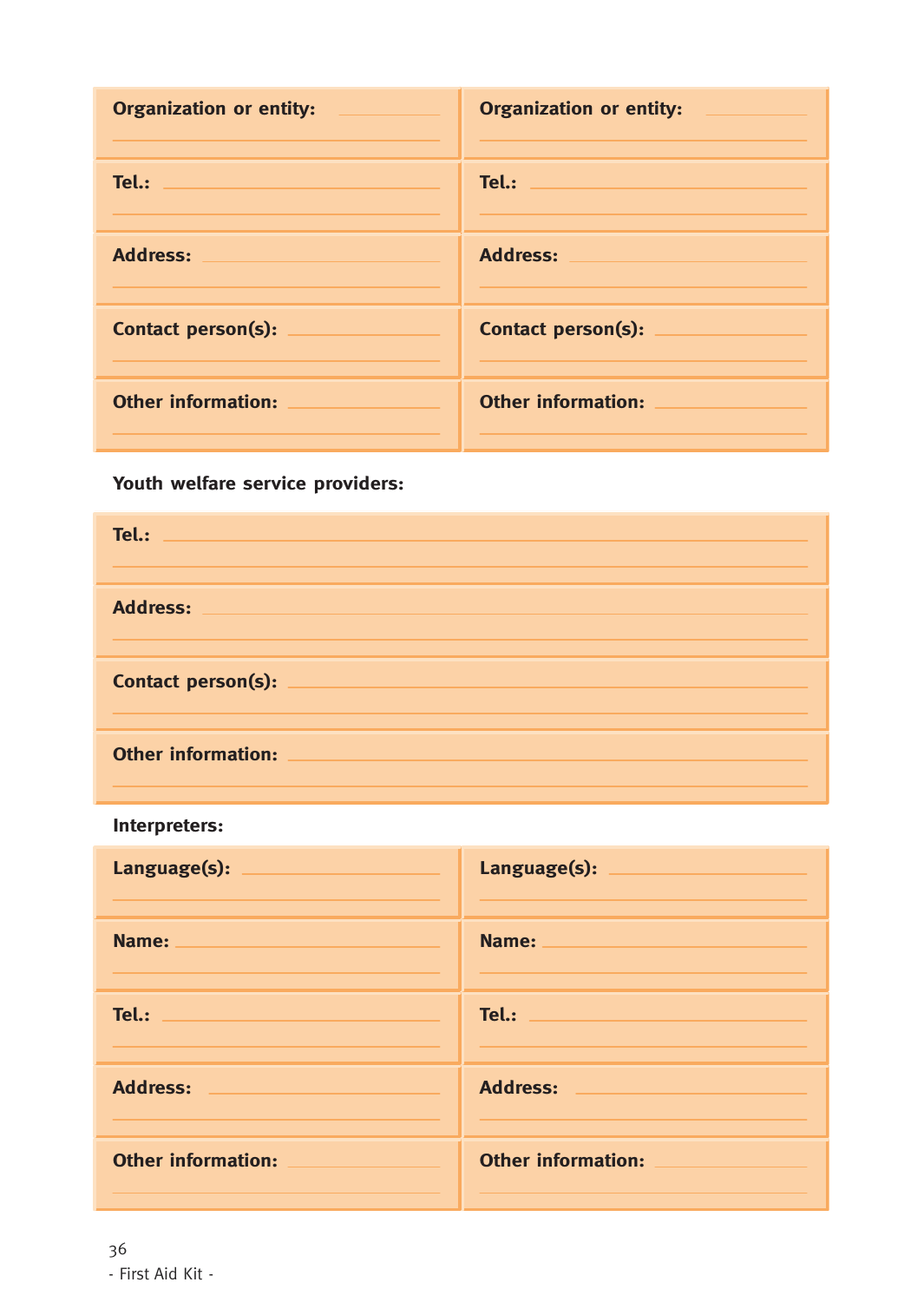# **ADDITIONAL INFORMATION Examples of possible settings**

### **Example 1:**

A hot night in Africa. Part-time police officers at a checkpoint on a country road. Far in the distance, a heavy engine's throb breaks the silence. Light joins sound as a truck approaches at high speed. Stopping the truck, the officers question the driver. Three young girls are in the cab with him. The driver is friendly, but the girls are frightened**.**

### **Example 2:**

It is 1 a.m. in a city in Europe. Music pulses from a hundred bars. Suddenly, someone in an alley screams. Police officers respond. A man has hit a woman. He says she is his girlfriend, but something is odd. The bruises on her arm look really old.

### **Example 3:**

It is mid-morning on the American continent. Another mine is being inspected. Pulling up at the mine gate, the investigator notices that something is strange. Heavy security is normal, but this security looks as if it is to keep people in, not out.

### **Example 4:**

In a booming Asian town, factory workers are making carpets, clothes and toys day and night. There has been a break-in at a clothing factory. The police woman taking a report from the manager has an uneasy feeling. The workers are very, very young. Is there an explanation?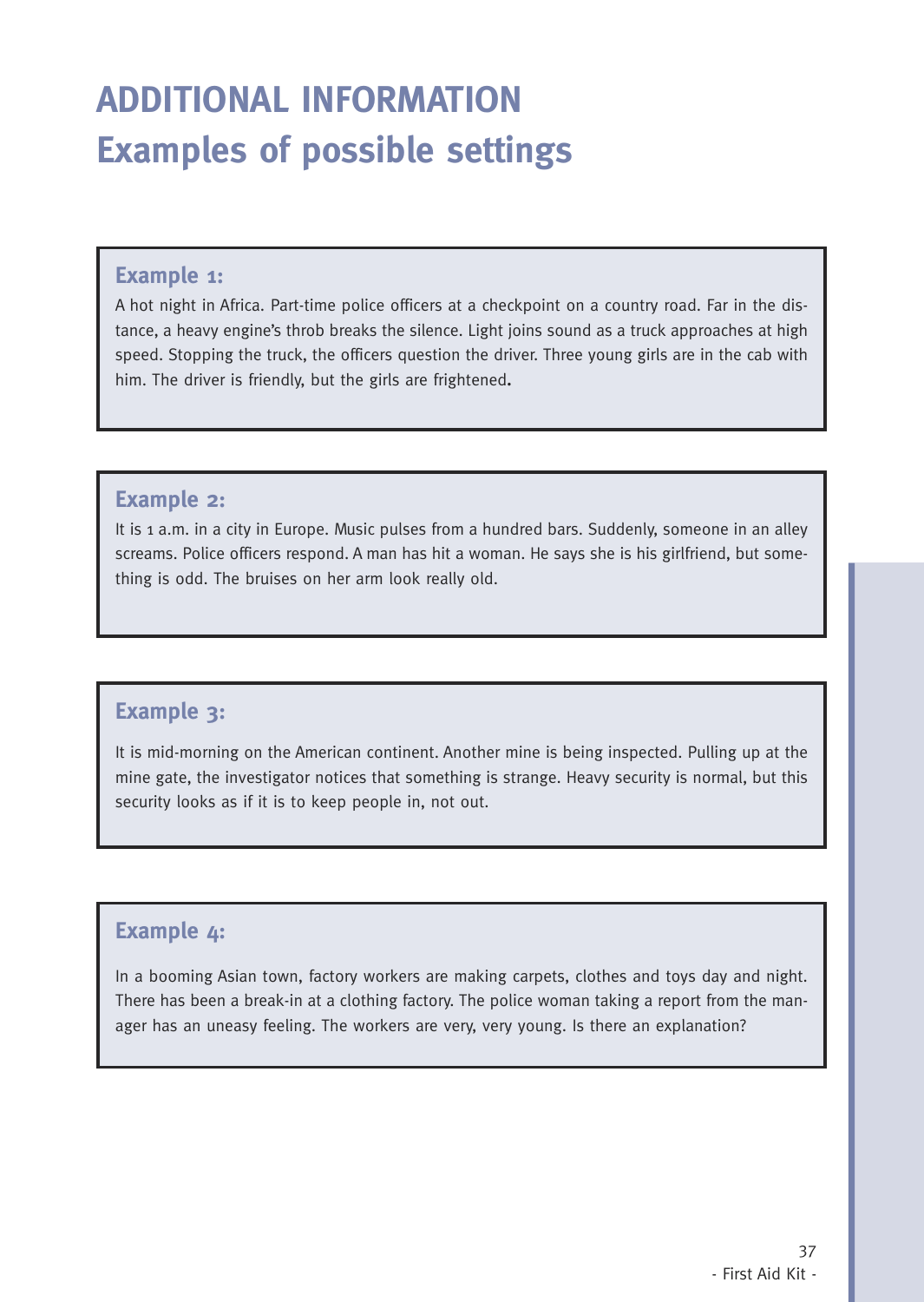# **Trafficking in persons and smuggling of migrants: definitions in international legal instruments**

### **Trafficking in persons (human trafficking)**

According to article 3, paragraph (a), of the Protocol to Prevent, Suppress and Punish Trafficking in Persons, Especially Women and Children, supplementing the United Nations Convention against Transnational Organized Crime, the term "trafficking in persons" means the recruitment, transportation, transfer, harbouring or receipt of persons, by means of the threat or use of force or other forms of coercion, of abduction, of fraud, of deception, of the abuse of power or of a position of vulnerability or of the giving or receiving of payments or benefits to achieve the consent of a person having control over another person, for the purpose of exploitation. "Exploitation" includes, at a minimum, the exploitation of the prostitution of others or other forms of sexual exploitation, forced labour or services, slavery or practices similar to slavery, servitude or the removal of organs.

#### **Elements of human trafficking**

According to the definition contained in the Trafficking in Persons Protocol, the crime of trafficking in persons has three constituent elements.

- **The act** (what is done): the recruitment, transportation, transfer, harbouring or receipt of persons
- **The means** (how it is done): the threat or use of force or other forms of coercion, of abduction, of fraud, of deception, of the abuse of power or of a position of vulnerability or of the giving or receiving of payments or benefits to achieve the consent of a person having control over another person
- **The purpose** (why it is done): for the purpose of exploitation, including the exploitations of the prostitution of others or other forms of sexual exploitation, forced labour or services, slavery or practices similar to slavery, servitude or the removal of organs

In order to ascertain whether a particular circumstance constitutes trafficking in persons, consider the definition contained in the Trafficking in Persons Protocol and the elements of the offence, as defined by relevant domestic legislation.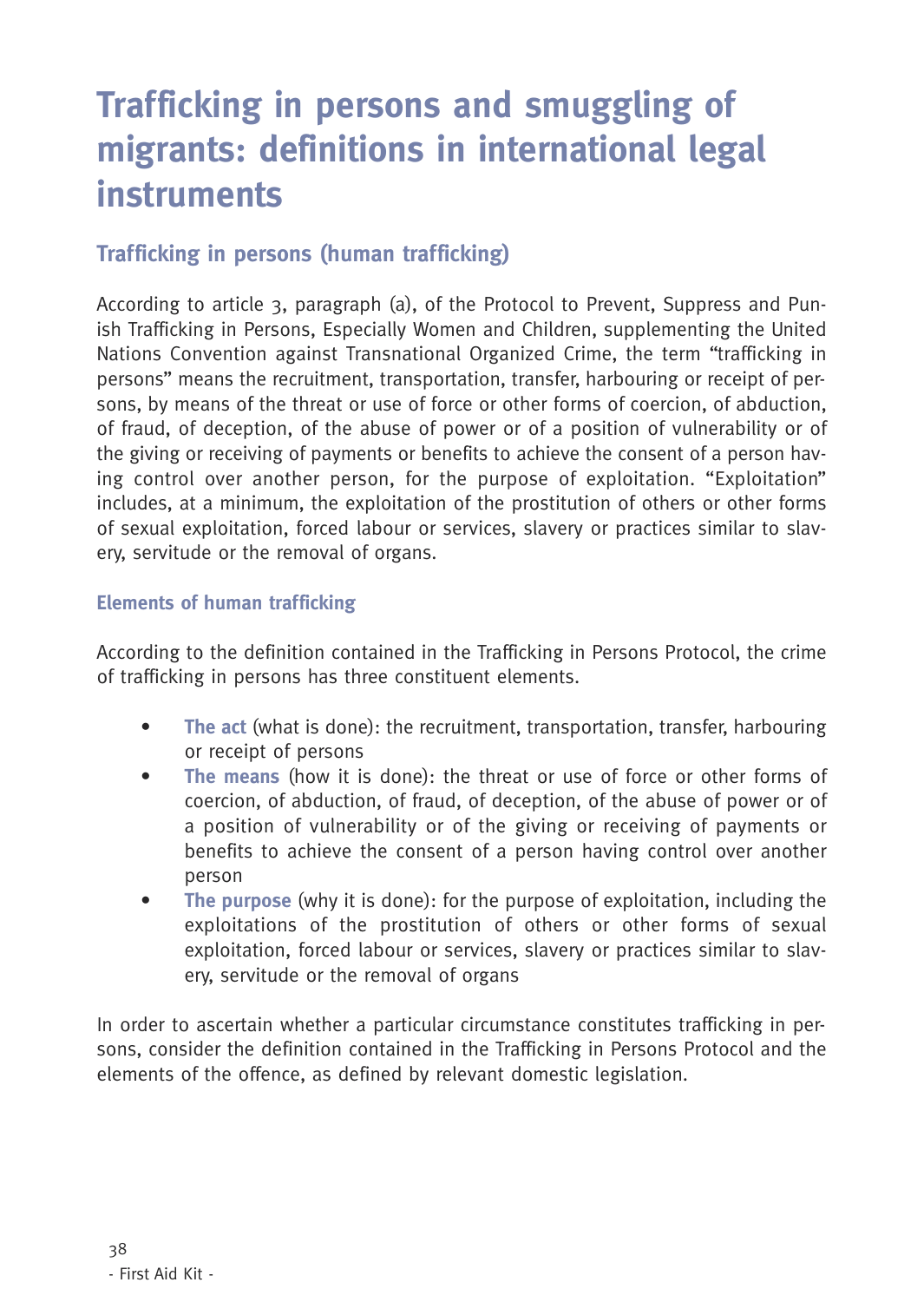### **Smuggling of migrants**

According to article 3, paragraph (a), of the Protocol against the Smuggling of Migrants by Land, Sea and Air, supplementing the United Nations Convention against Transnational Organized Crime, the term "smuggling of migrants" means the procurement, in order to obtain, directly or indirectly, a financial or other material benefit, of the illegal entry of a person into a State party of which the person is not a national or a permanent resident.

In order to ascertain whether a particular circumstance constitutes smuggling of migrants, consider the definition contained in the Migrants Protocol and the elements of the offence, as defined by relevant domestic legislation.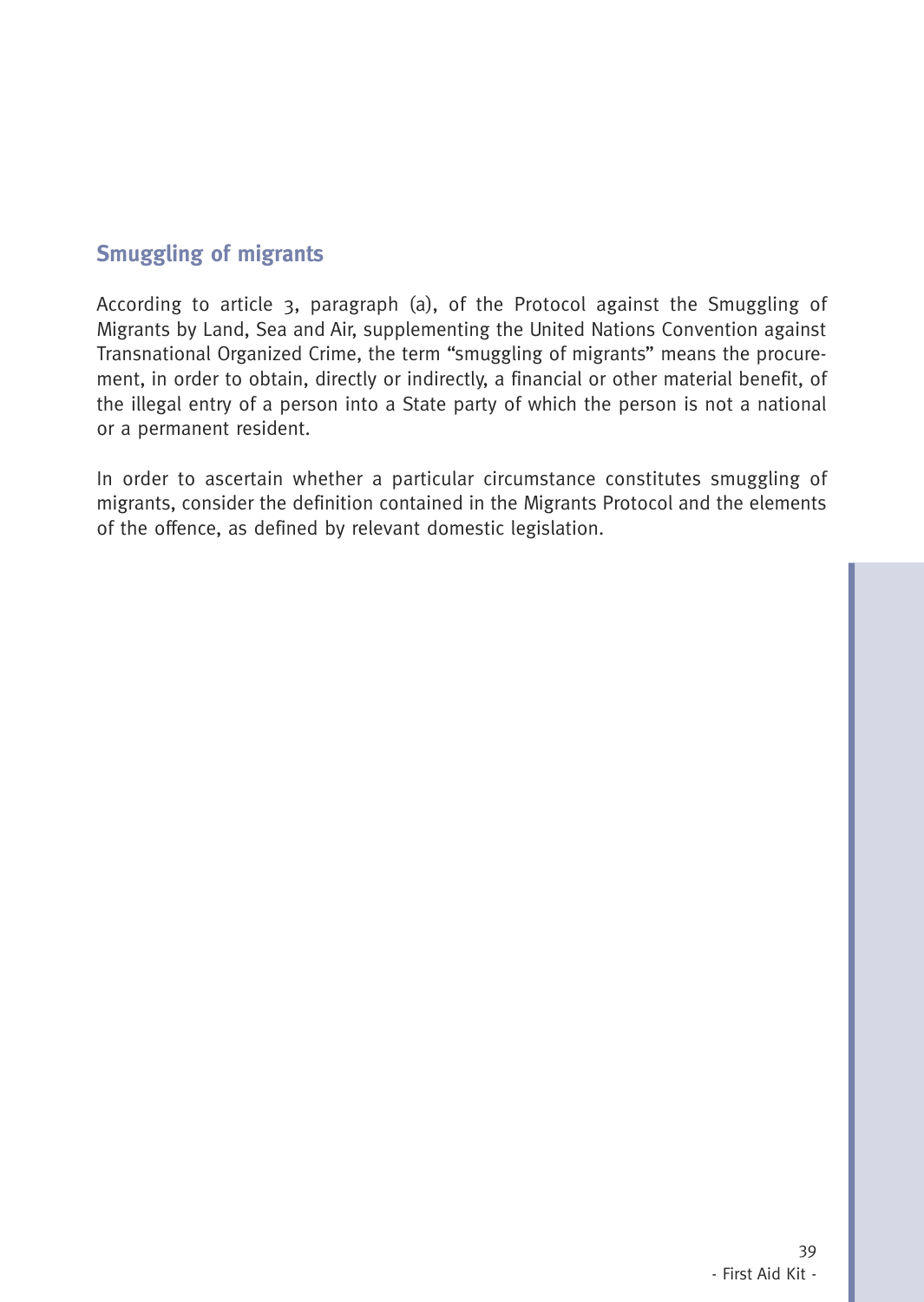# **NOTES**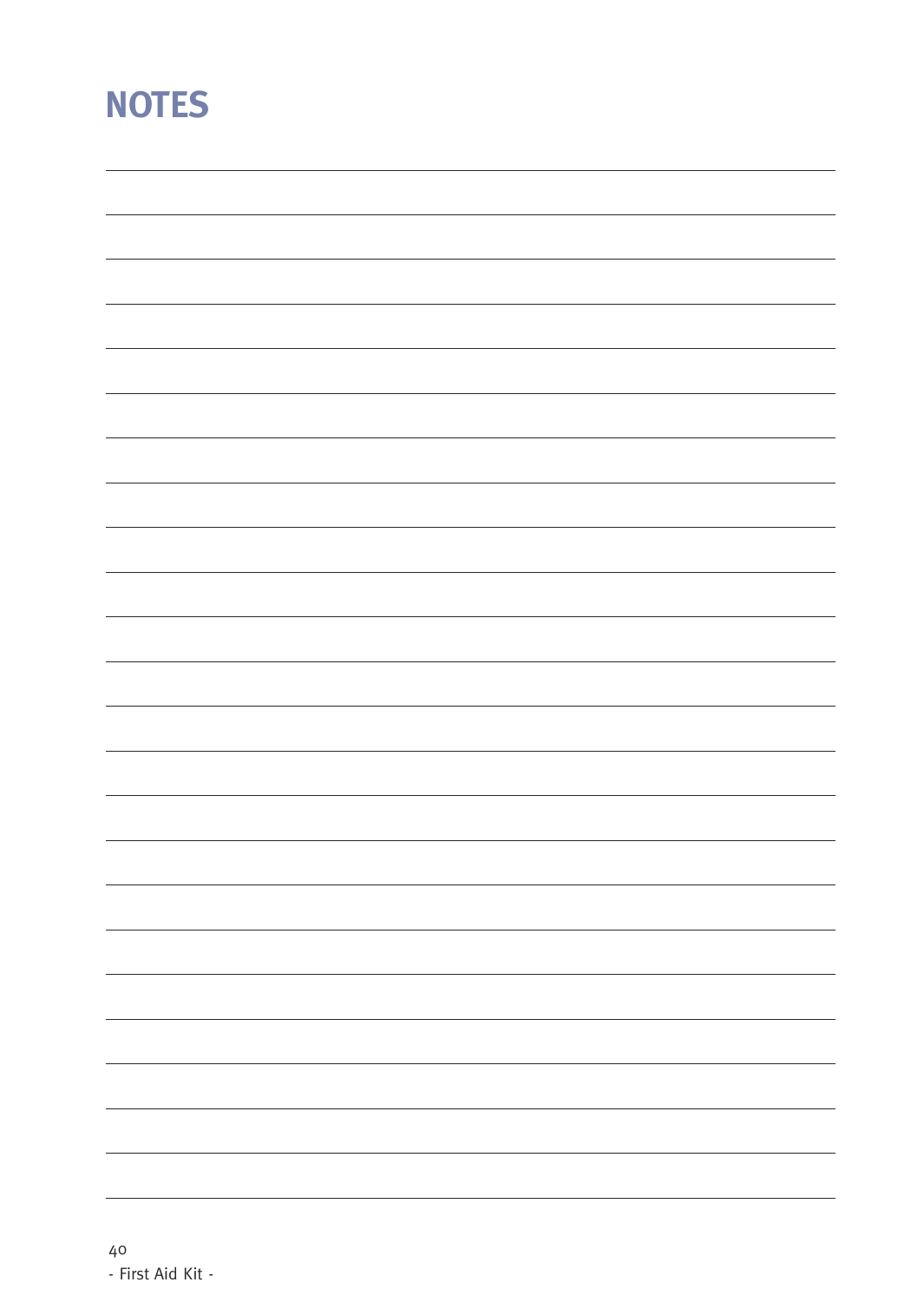# **NOTES**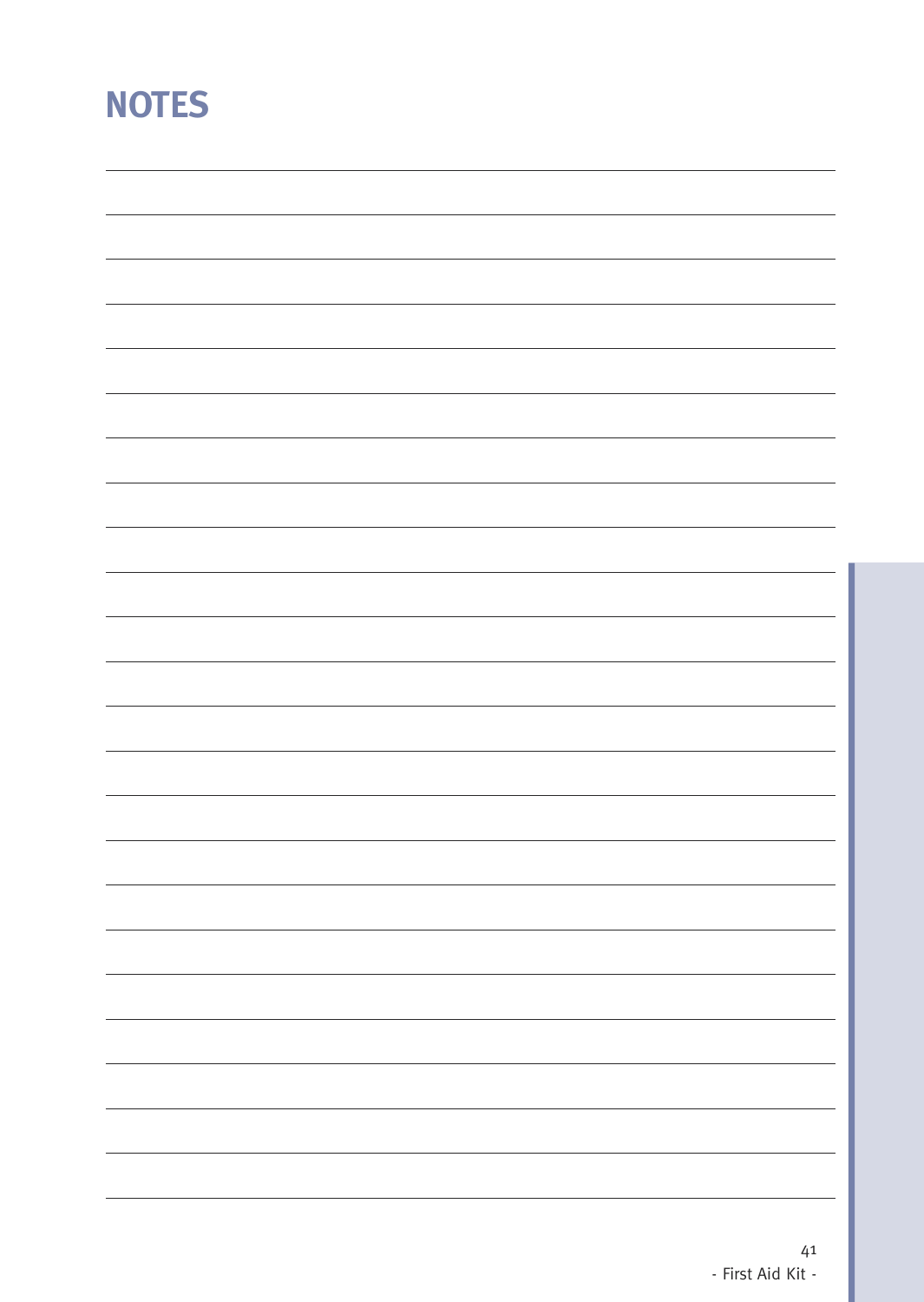# **NOTES**